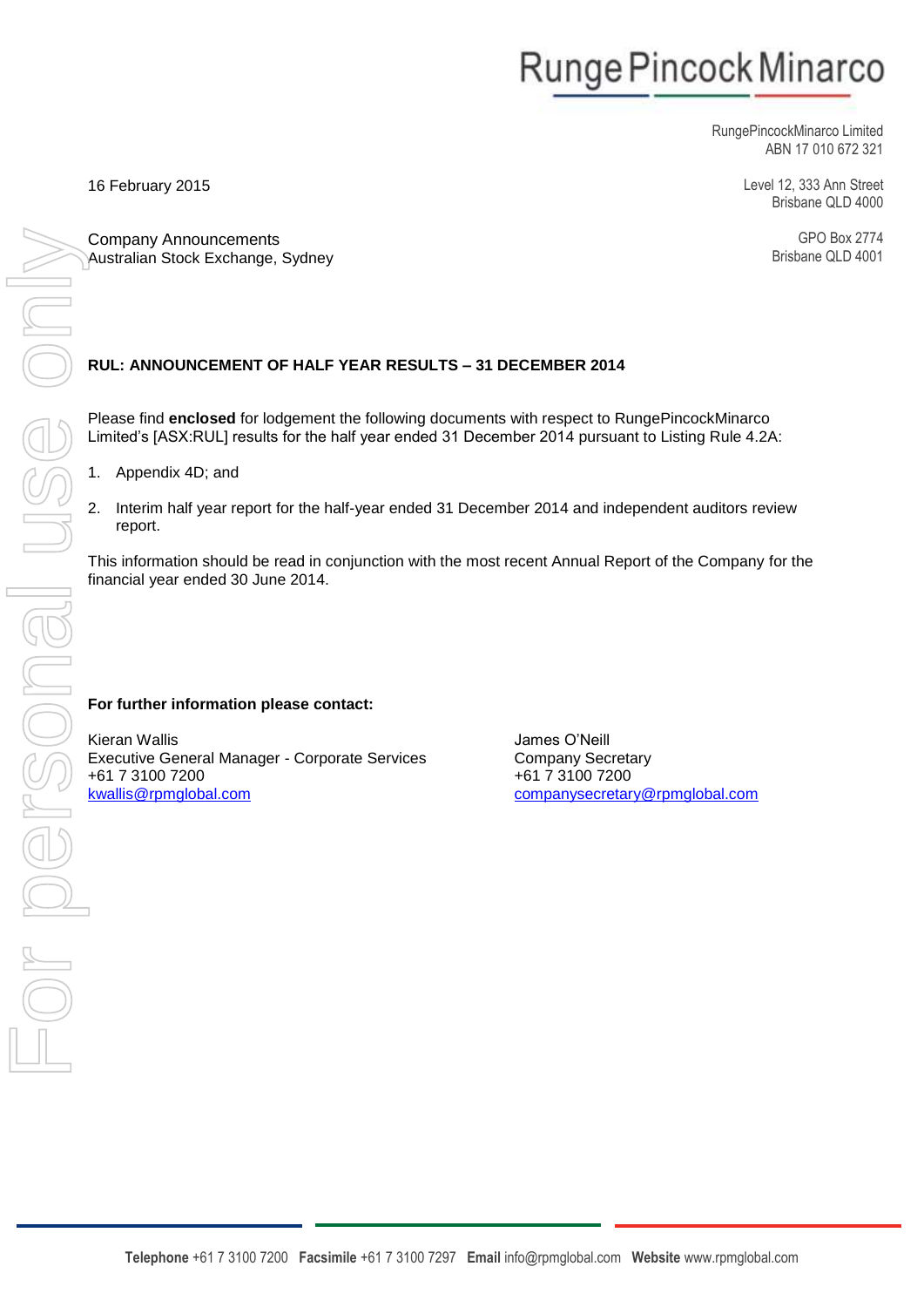# APPENDIX 4D

The information contained in this report is for the half year ended 31 December 2014 and the previous corresponding period ended 31 December 2013 for RungePincockMinarco Limited and controlled entities.

This report is presented in Australian dollars. The report has been subjected to independent review and is not subject to qualification.

#### **Results for announcement to the market**

| This report is presented in Australian dollars. The report has been subjected to independent review and<br>subject to qualification.                        |                                    |                                            |                                                       |
|-------------------------------------------------------------------------------------------------------------------------------------------------------------|------------------------------------|--------------------------------------------|-------------------------------------------------------|
| Results for announcement to the market                                                                                                                      |                                    |                                            |                                                       |
| \$'000                                                                                                                                                      | 1H15                               | 1H14                                       | <b>Movement</b>                                       |
| Revenues from ordinary activities                                                                                                                           | 32,667                             | 33,938                                     | (3.7)%                                                |
| Profit/(Loss) from ordinary activities after tax*                                                                                                           | 88                                 | (226)                                      | N/A                                                   |
| Loss for the period                                                                                                                                         | (2,873)                            | (489)                                      | $(487.5)\%$                                           |
| * Profit or Loss from ordinary activities after tax excludes restructure costs and impairment ch<br>(\$2,250,000) and accelerated depreciation (\$711,000). |                                    |                                            |                                                       |
| <b>Dividend information</b>                                                                                                                                 |                                    |                                            |                                                       |
|                                                                                                                                                             | <b>Amount per</b><br>Share (cents) | <b>Franked Amount</b><br>per Share (cents) | <b>Conduit Fore</b><br><b>Income Amo</b><br>per Share |
| Interim dividend                                                                                                                                            |                                    |                                            |                                                       |
|                                                                                                                                                             |                                    |                                            |                                                       |
| Brief explanation to figures reported above                                                                                                                 |                                    |                                            |                                                       |
| Refer to review of operations on page 2.                                                                                                                    |                                    |                                            |                                                       |
|                                                                                                                                                             |                                    |                                            |                                                       |
|                                                                                                                                                             |                                    | 31 Dec 2014                                | 31 Dec 201                                            |
| Net tangible assets per security (cents)                                                                                                                    |                                    | 19.7                                       | 14.2                                                  |
|                                                                                                                                                             |                                    |                                            |                                                       |
|                                                                                                                                                             |                                    |                                            |                                                       |
|                                                                                                                                                             |                                    |                                            |                                                       |
|                                                                                                                                                             |                                    |                                            |                                                       |
|                                                                                                                                                             |                                    |                                            |                                                       |

\* Profit or Loss from ordinary activities after tax excludes restructure costs and impairment charges (\$2,250,000) and accelerated depreciation (\$711,000).

#### **Dividend information**

|                  | Amount per<br><b>Share (cents)</b> | <b>Franked Amount</b><br>per Share (cents) | <b>Conduit Foreign</b><br><b>Income Amount</b><br>per Share |
|------------------|------------------------------------|--------------------------------------------|-------------------------------------------------------------|
| Interim dividend | $\overline{\phantom{a}}$           | $\overline{\phantom{0}}$                   |                                                             |

#### **Brief explanation to figures reported above**

|                                          | 31 Dec 2014 | 31 Dec 2013 |
|------------------------------------------|-------------|-------------|
| Net tangible assets per security (cents) | 19.7        | 14.2        |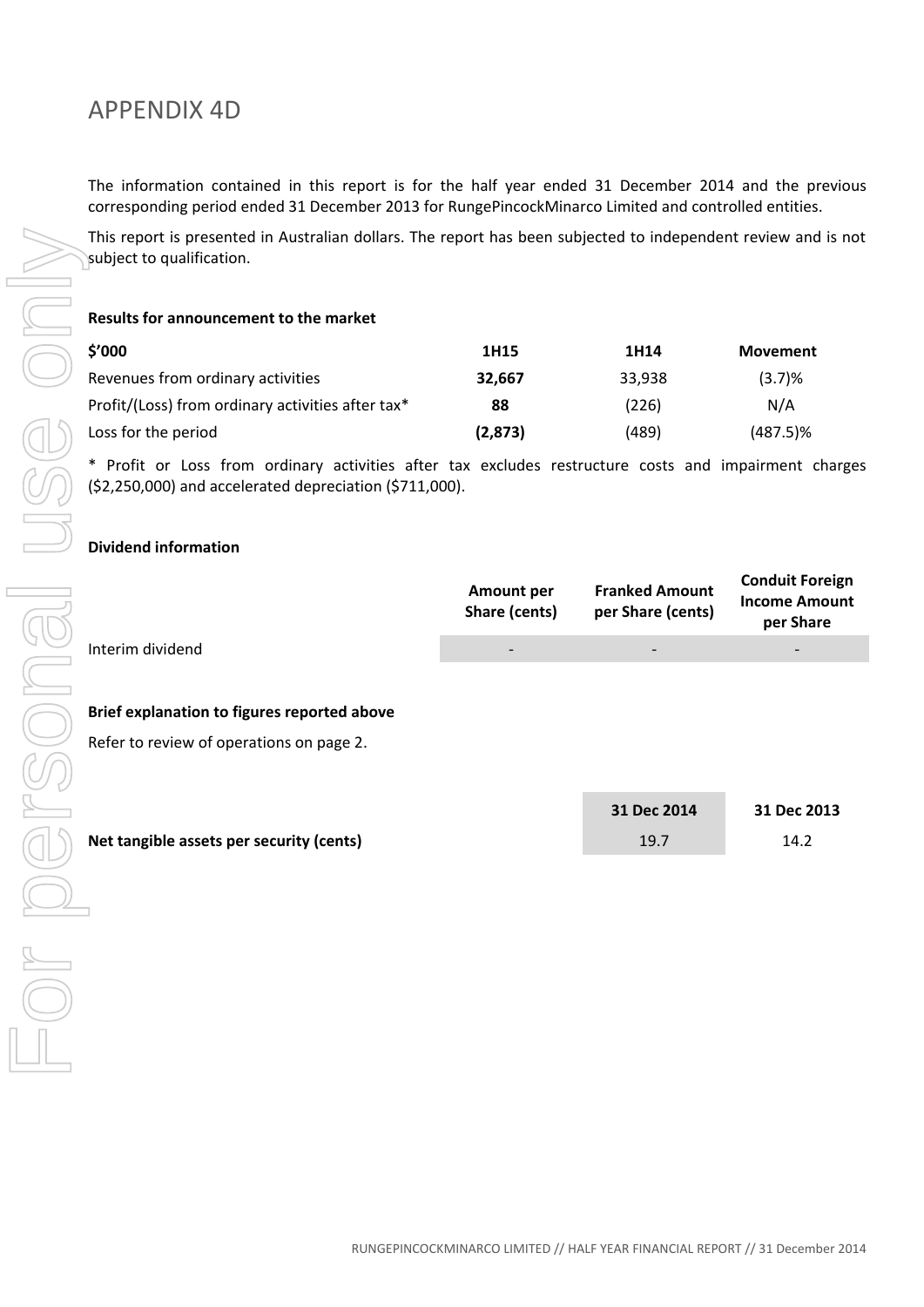Your Directors present their report on RungePincockMinarco Limited and its subsidiaries for the half year ended 31 December 2014 (referred to hereafter as the "Group").

#### **Directors**

#### *Non-executive*

#### *Executive*

#### **Review and Results of Operations**

| טוו כננטו א                                                                                                                                                                                                                                                                                                                                                                                                                                                                                                                                                                                                                                                                                                                                                                                                                                                                       |                                                    |                                           |                               |                                                  |                                      |  |  |
|-----------------------------------------------------------------------------------------------------------------------------------------------------------------------------------------------------------------------------------------------------------------------------------------------------------------------------------------------------------------------------------------------------------------------------------------------------------------------------------------------------------------------------------------------------------------------------------------------------------------------------------------------------------------------------------------------------------------------------------------------------------------------------------------------------------------------------------------------------------------------------------|----------------------------------------------------|-------------------------------------------|-------------------------------|--------------------------------------------------|--------------------------------------|--|--|
| The Directors of RungePincockMinarco Limited at any time during or since the end of the period are:                                                                                                                                                                                                                                                                                                                                                                                                                                                                                                                                                                                                                                                                                                                                                                               |                                                    |                                           |                               |                                                  |                                      |  |  |
| Non-executive                                                                                                                                                                                                                                                                                                                                                                                                                                                                                                                                                                                                                                                                                                                                                                                                                                                                     |                                                    |                                           |                               |                                                  |                                      |  |  |
| Mr Allan Brackin - Chairman                                                                                                                                                                                                                                                                                                                                                                                                                                                                                                                                                                                                                                                                                                                                                                                                                                                       |                                                    |                                           |                               |                                                  |                                      |  |  |
| Dr Ian Runge                                                                                                                                                                                                                                                                                                                                                                                                                                                                                                                                                                                                                                                                                                                                                                                                                                                                      |                                                    |                                           |                               |                                                  |                                      |  |  |
| Mr Ross Walker                                                                                                                                                                                                                                                                                                                                                                                                                                                                                                                                                                                                                                                                                                                                                                                                                                                                    |                                                    |                                           |                               |                                                  |                                      |  |  |
| Executive                                                                                                                                                                                                                                                                                                                                                                                                                                                                                                                                                                                                                                                                                                                                                                                                                                                                         |                                                    |                                           |                               |                                                  |                                      |  |  |
| Mr Richard Mathews - Managing Director                                                                                                                                                                                                                                                                                                                                                                                                                                                                                                                                                                                                                                                                                                                                                                                                                                            |                                                    |                                           |                               |                                                  |                                      |  |  |
| <b>Review and Results of Operations</b>                                                                                                                                                                                                                                                                                                                                                                                                                                                                                                                                                                                                                                                                                                                                                                                                                                           |                                                    |                                           |                               |                                                  |                                      |  |  |
|                                                                                                                                                                                                                                                                                                                                                                                                                                                                                                                                                                                                                                                                                                                                                                                                                                                                                   | <b>Six months</b><br>ended<br>31 Dec 2014<br>\$m\$ | Six months<br>ended<br>30 Jun 2014<br>\$m | Var to<br>30 Jun<br>2014<br>% | <b>Six months</b><br>ended<br>31 Dec 2013<br>\$m | Var to<br><b>31 Dec</b><br>2013<br>% |  |  |
| <b>Software Division</b>                                                                                                                                                                                                                                                                                                                                                                                                                                                                                                                                                                                                                                                                                                                                                                                                                                                          | 16.4                                               | 14.8                                      | 11%                           | 14.0                                             | 17%                                  |  |  |
| <b>Advisory Division</b>                                                                                                                                                                                                                                                                                                                                                                                                                                                                                                                                                                                                                                                                                                                                                                                                                                                          | 10.4                                               | 11.5                                      | (10)%                         | 14.4                                             | (28)%                                |  |  |
| GeoGAS                                                                                                                                                                                                                                                                                                                                                                                                                                                                                                                                                                                                                                                                                                                                                                                                                                                                            | 2.4                                                | 1.9                                       | 26%                           | 2.7                                              | (11)%                                |  |  |
| Other                                                                                                                                                                                                                                                                                                                                                                                                                                                                                                                                                                                                                                                                                                                                                                                                                                                                             | 0.3                                                | 0.5                                       | (40)%                         | 0.6                                              | $(50)$ %                             |  |  |
| <b>Net Operating Revenue</b>                                                                                                                                                                                                                                                                                                                                                                                                                                                                                                                                                                                                                                                                                                                                                                                                                                                      | 29.5                                               | 28.7                                      | 3%                            | 31.7                                             | (7)%                                 |  |  |
| <b>Operating Expenses</b>                                                                                                                                                                                                                                                                                                                                                                                                                                                                                                                                                                                                                                                                                                                                                                                                                                                         | (28.0)                                             | (31.1)                                    | (10)%                         | (30.2)                                           | (7)%                                 |  |  |
| <b>Operating EBITDA*</b>                                                                                                                                                                                                                                                                                                                                                                                                                                                                                                                                                                                                                                                                                                                                                                                                                                                          | 1.5                                                | (2.4)                                     | 163%                          | 1.5                                              |                                      |  |  |
| Depreciation & Amortisation                                                                                                                                                                                                                                                                                                                                                                                                                                                                                                                                                                                                                                                                                                                                                                                                                                                       | (2.2)                                              | (1.8)                                     | 22%                           | (1.7)                                            | 29%                                  |  |  |
| Restructure costs                                                                                                                                                                                                                                                                                                                                                                                                                                                                                                                                                                                                                                                                                                                                                                                                                                                                 | (2.3)                                              | (1.1)                                     |                               | (0.4)                                            |                                      |  |  |
| Goodwill Impairment                                                                                                                                                                                                                                                                                                                                                                                                                                                                                                                                                                                                                                                                                                                                                                                                                                                               |                                                    | (3.0)                                     |                               |                                                  |                                      |  |  |
| Net finance costs                                                                                                                                                                                                                                                                                                                                                                                                                                                                                                                                                                                                                                                                                                                                                                                                                                                                 | 0.1                                                | 0.1                                       |                               | (0.2)                                            |                                      |  |  |
| Loss before Tax                                                                                                                                                                                                                                                                                                                                                                                                                                                                                                                                                                                                                                                                                                                                                                                                                                                                   | (2.9)                                              | (8.2)                                     | 65%                           | (0.8)                                            | $(263)$ %                            |  |  |
| * Earnings before interest, tax, depreciation, amortisation and restructure<br>For the half year ending 31 December 2014 the Group recorded a 3% increase in Net Operating Revenue ove<br>the previous six months to \$29.5 million, with strong growth in new product software licence sales an<br>maintenance revenue offsetting a decline in advisory revenue.                                                                                                                                                                                                                                                                                                                                                                                                                                                                                                                 |                                                    |                                           |                               |                                                  |                                      |  |  |
|                                                                                                                                                                                                                                                                                                                                                                                                                                                                                                                                                                                                                                                                                                                                                                                                                                                                                   |                                                    |                                           |                               |                                                  |                                      |  |  |
| The reported Loss after Tax for the half is \$2.9 million (Dec 2013 loss: \$0.5 million) and included restructurin<br>and impairment costs of \$2.3 million (Dec 2013: \$0.4 million).<br>During the half the Group finalised the renegotiation of premises lease arrangements for surplus office space i<br>Sydney and Perth. The changed lease arrangements, which follow significant downsizing of staff numbers in th<br>Australian region, will deliver savings of \$4.4 million in operating cost and depreciation expenses over the nex<br>four and a half years but resulted in restructuring costs of \$2.0 million for incentives and fitout write-offs in th<br>half-year. The Group also incurred \$0.3 million in restructure costs related to staff redundancies wit<br>headcount at 31 December of 275, down from 284 at 30 June 2014 and 309 at 31 December 2013. |                                                    |                                           |                               |                                                  |                                      |  |  |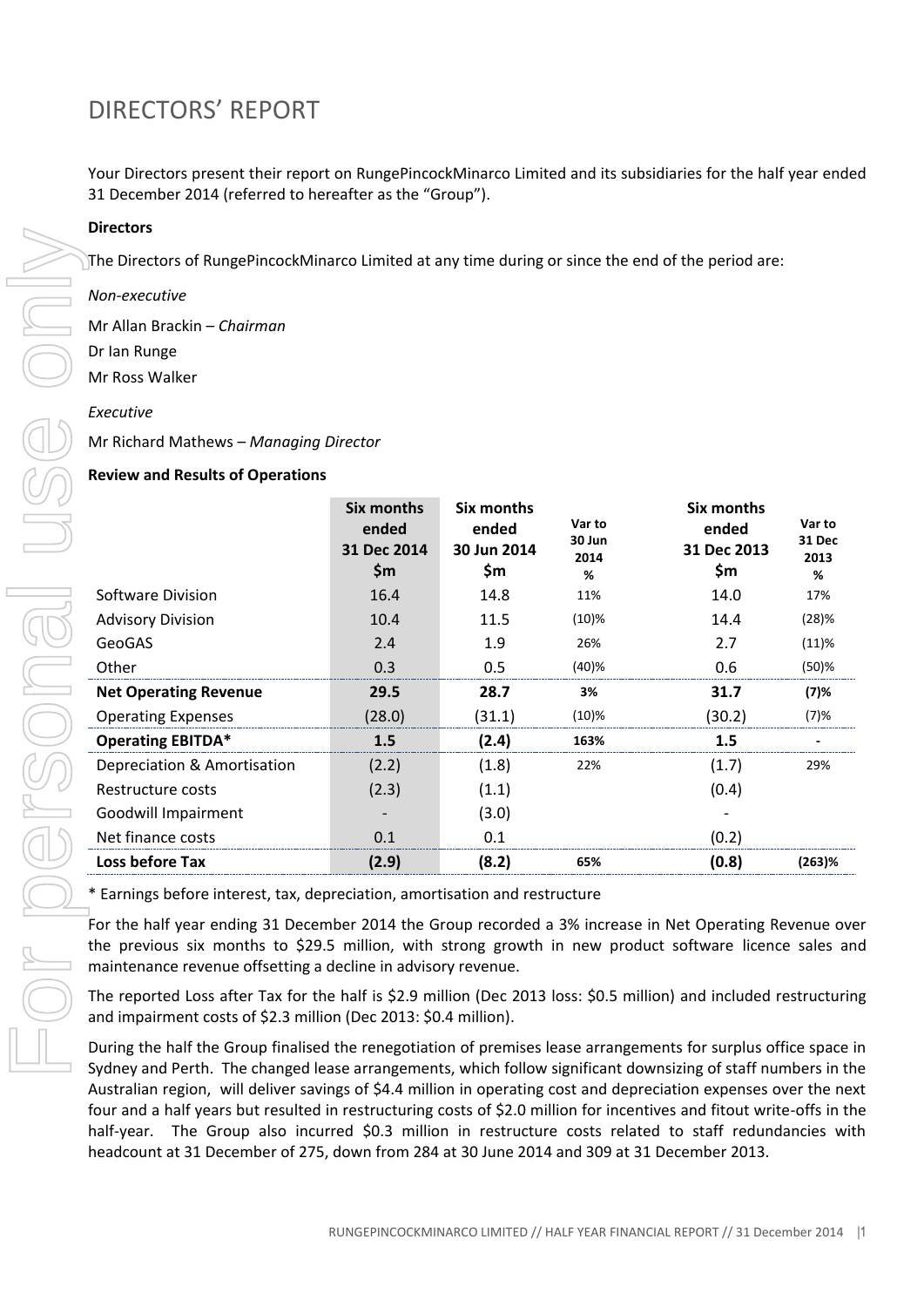Operating EBITDA of \$1.5 million represented a significant turnaround (of \$3.9 million) from the second half of 2014 and was in line with the prior comparative half (Jun 2014 half-year loss: \$(2.4) million, Dec 2013: \$1.5 million).

The improved operating result was primarily due to continued growth in licence and maintenance revenue from the Software Division, which grew by 11% from the immediately preceding half, and further reductions in operating cost from recent restructuring.

### **Operating Revenue**

| The improved operating result was primarily due to continued growth in licence and maintenance revenue from<br>the Software Division, which grew by 11% from the immediately preceding half, and further reductions in<br>operating cost from recent restructuring.                                                                                                                                                                              |                            |                            |                     |                     |                     |  |  |
|--------------------------------------------------------------------------------------------------------------------------------------------------------------------------------------------------------------------------------------------------------------------------------------------------------------------------------------------------------------------------------------------------------------------------------------------------|----------------------------|----------------------------|---------------------|---------------------|---------------------|--|--|
| The execution of the Group's software strategy has seen a shift in the mix of revenue as the Software Division<br>(which has a better operating margin then the Advisory Division) has grown to comprise 56% of Net Operating<br>Revenue (Dec 2013: 44%) whilst the Advisory business has contracted to 35% of net revenue from 45% in the<br>December 2013 half-year.                                                                           |                            |                            |                     |                     |                     |  |  |
| Depreciation and amortisation charges for the half included \$0.8 million in accelerated depreciation on the<br>Brisbane Head Office relating to the movement to new premises in June 2015. Excluding this one-off charge,<br>underlying depreciation and amortisation for the half reduced to \$1.4 million (Jun 2014: \$1.8 million, Dec 2013:<br>\$1.7 million).                                                                              |                            |                            |                     |                     |                     |  |  |
| <b>Operating Revenue</b>                                                                                                                                                                                                                                                                                                                                                                                                                         |                            |                            |                     |                     |                     |  |  |
| Net Operating Revenue of \$29.5 million for the first half of financial year 2015 was 3% higher than the previous<br>six month period (Jun 2014: \$28.7 million) and 7% lower than the prior comparative period (Dec 2013: \$31.7<br>million).                                                                                                                                                                                                   |                            |                            |                     |                     |                     |  |  |
| Software Division                                                                                                                                                                                                                                                                                                                                                                                                                                |                            |                            |                     |                     |                     |  |  |
|                                                                                                                                                                                                                                                                                                                                                                                                                                                  | <b>Six months</b><br>ended | <b>Six months</b><br>ended | Var to              | Six months<br>ended | Var to              |  |  |
|                                                                                                                                                                                                                                                                                                                                                                                                                                                  | 31 Dec 2014<br>\$m         | 30 Jun 2014<br>\$m         | 30 Jun<br>2014<br>% | 31 Dec 2013<br>\$m  | 31 Dec<br>2013<br>% |  |  |
| Licence sales                                                                                                                                                                                                                                                                                                                                                                                                                                    | 6.1                        | 5.4                        | 13%                 | 4.4                 | 39%                 |  |  |
| Maintenance                                                                                                                                                                                                                                                                                                                                                                                                                                      | 6.9                        | 6.1                        | 13%                 | 6.5                 | 6%                  |  |  |
| Consulting                                                                                                                                                                                                                                                                                                                                                                                                                                       | 4.0                        | 3.7                        | $8\%$               | 3.6                 | 11%                 |  |  |
| Rechargeable expenses                                                                                                                                                                                                                                                                                                                                                                                                                            | (0.6)                      | (0.4)                      | $(50)$ %            | (0.5)               | (20)%               |  |  |
| <b>Net Revenue - Software</b>                                                                                                                                                                                                                                                                                                                                                                                                                    | 16.4                       | 14.8                       | 11%                 | 14.0                | 17%                 |  |  |
| Revenue from the Software Division grew by 11% from the preceding half to \$16.4 million and was 17% or \$2.4<br>million higher than the December 2013 result of \$14.0 million.                                                                                                                                                                                                                                                                 |                            |                            |                     |                     |                     |  |  |
| Software licence revenue of \$6.1 million in the half-year includes \$4.5 million in sales of the new Enterprise and<br>Commodity Based Solution products. This is the highest first half license revenue result since the Company's<br>listing on the ASX in 2008 and reflects the markets early acceptance of the Enterprise Operational Mining<br>Integration (OMI) platform and continued endorsement of the XPAC Commodity Based Solutions. |                            |                            |                     |                     |                     |  |  |
| Maintenance revenue of \$6.9 million is up 13% on the prior six month period (Jun 2014: \$6.1 million) and 6% on<br>the first half 2014 result of \$6.5 million. This maintenance result is the highest half year result in the history of<br>the company.                                                                                                                                                                                       |                            |                            |                     |                     |                     |  |  |
| Software Consulting revenue increased to \$4.0 million for the half up 8% on the prior six month period (Jun<br>2014: \$3.7 million) and 11% up on the first half 2014 result of \$3.6 million.                                                                                                                                                                                                                                                  |                            |                            |                     |                     |                     |  |  |
| <b>Advisory Division</b>                                                                                                                                                                                                                                                                                                                                                                                                                         |                            |                            |                     |                     |                     |  |  |
| The large fall in the price of Iron Ore (Australia's largest export earner), Oil and more recently Copper have<br>resulted in greater restraint in activity in mining exploration, new project commencements and resource                                                                                                                                                                                                                        |                            |                            |                     |                     |                     |  |  |

#### *Software Division*

### *Advisory Division*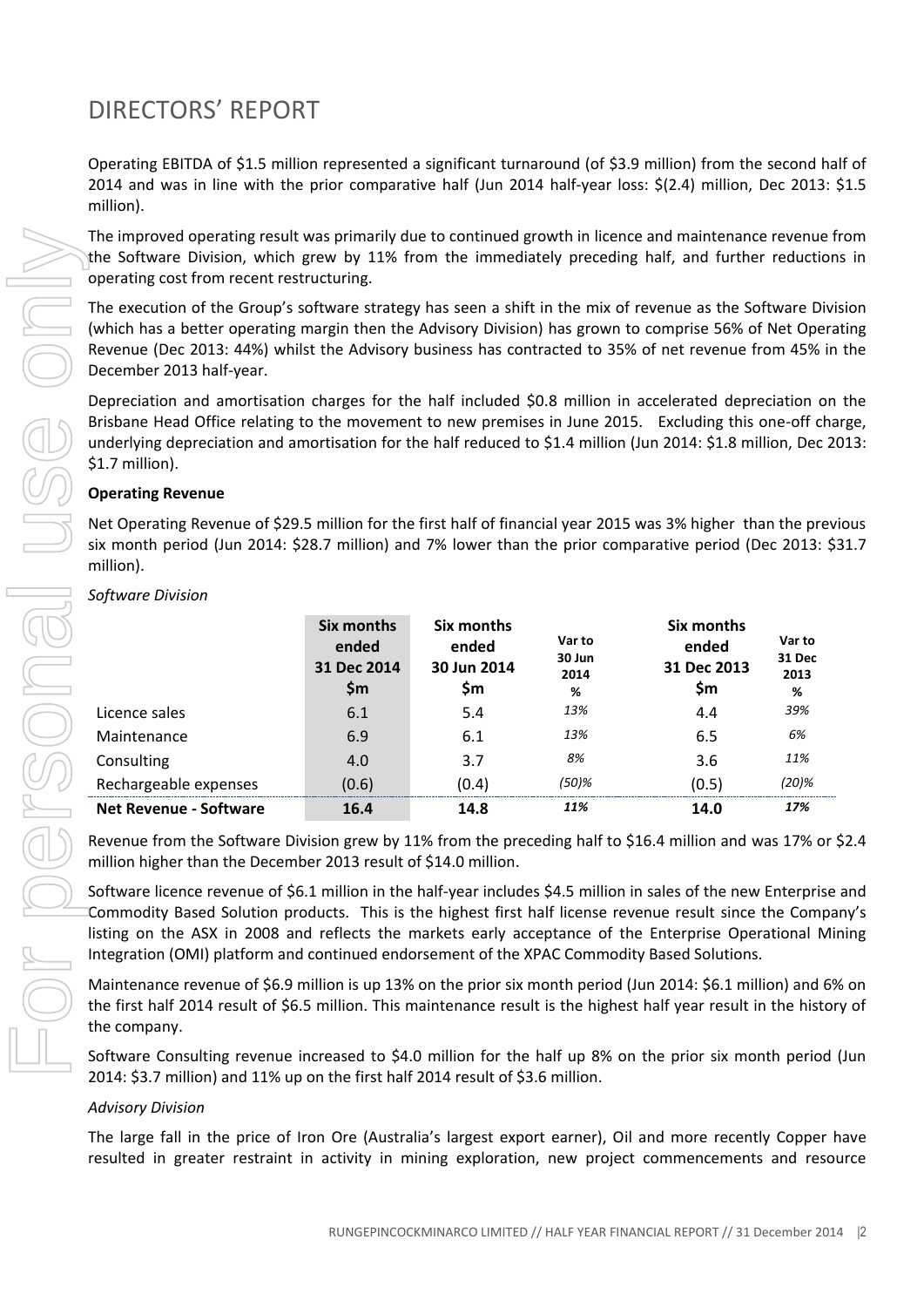funding in both the debt and equity markets. This prolonged pull back in capital spending has continued to reduce the demand for our advisory services right around the world. As a result mining advisory net revenue decreased to \$10.4 million, which represents a 10% reduction in revenue from the previous six month period (Jun 2014: \$11.5 million) and 28% from the first half 2014 result of \$14.4 million. The contraction in project activity has been experienced across the industry with many competitors significantly reducing staff or closing operations in many regions. We believe this trend has left RPM in a stronger competitive position and strengthened our reputation in key markets, particularly in Coal.

### *GeoGAS*

GeoGAS revenue increased by 26% to \$2.4 million from the previous six month period (Jun 2104: \$1.9 million) and is down 11% on the prior comparative period (Dec 2013: \$2.7 million). Laboratory testing volumes increased by 50% on the preceding half due to a pickup in exploration related testing that had all but ceased in half-year to June 2014.

### *Operating Expenses*

The Group reduced its Operating Expenses to \$28.0 million, representing a 10% reduction on the previous six month period (Jun 2014: \$31.1 million) and a 7% decrease from the prior comparative period (Dec 2013: \$30.2 million).

|                           | Six months<br>ended<br>31 Dec 2014<br>Sm | Six months<br>ended<br>30 Jun 2014<br>Sm | Var to<br>30 Jun<br>2014<br>% | Six months<br>ended<br>31 Dec 2013<br>Sm | Var to<br>31 Dec<br>2013<br>% |
|---------------------------|------------------------------------------|------------------------------------------|-------------------------------|------------------------------------------|-------------------------------|
| Field                     | (19.6)                                   | (22.1)                                   | (11)%                         | (22.5)                                   | $(13)$ %                      |
| Product & Development     | (3.9)                                    | (3.6)                                    | 8%                            | (3.3)                                    | 18%                           |
| Corporate                 | (4.9)                                    | (4.7)                                    | 4%                            | (4.7)                                    | 4%                            |
| FX gain/(loss)            | 0.4                                      | (0.7)                                    | (157)%                        | 0.3                                      | 33%                           |
| <b>Operating Expenses</b> | (28.0)                                   | (31.1)                                   | (10)%                         | (30.2)                                   | (7)%                          |

Field Expenses relate to the operating divisions of the Group. These costs continued to decline due to further reductions in staff numbers in the Advisory and GeoGAS divisions, in response to market conditions. Total Field employee headcount at 31 December 2014 was 205, down from 218 at 30 June 2014 and 245 at 31 December 2013.

Expenditure on software and product development costs again increased during the half recording a 8% increase from the second half and a 18% increase from the first half of 2014 following the addition of new software developers to the Group during the half-year to focus on development of new products.

Total employee headcount at 31 December 2014 was 275, down 3% from headcount at the end of June 2014, of 284, and 11% from headcount at 31 December 2013 of 309.

### *Financial Position*

In August 2014 the Group completed a placement of ordinary shares to institutional investors and a subsequent Share Purchase Plan, for the purpose of expanding the business through acquisitions and investment in its software products. As a result of these placements the company issued 36,106,512 ordinary shares at \$0.60 per share and raised \$21.7 million before costs.

At 31 December 2014 the Group had net assets of \$59.1 million (Jun 2014: \$40.0 million), including cash of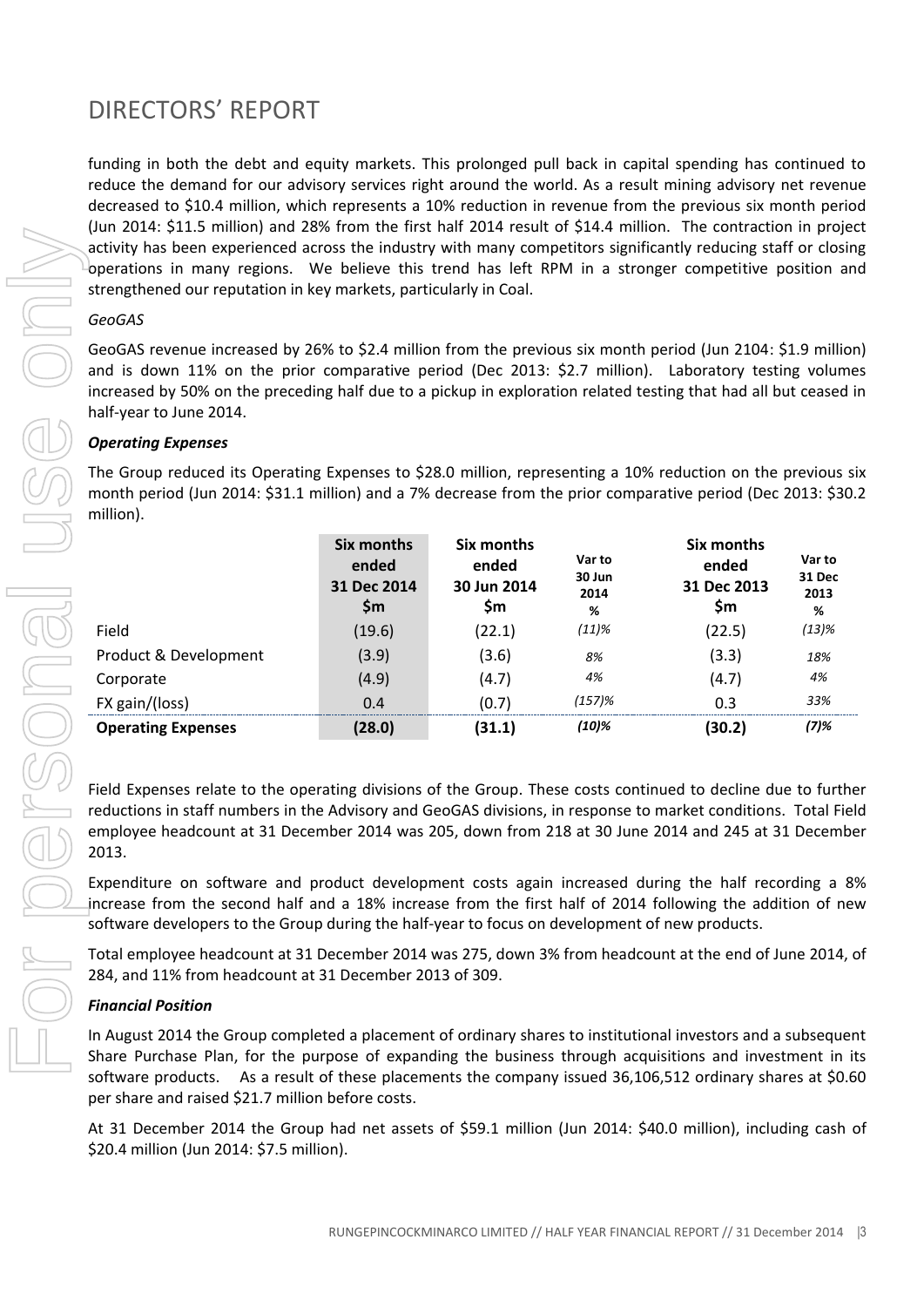Operating cashflow in the half was negative \$6.1 million with cashflow as always being significantly affected by the seasonal collection of software maintenance fees in the second half. The Group continues to impose tight controls on capital expenditure. In the half \$1.25 million was outlayed on acquiring rights to the Mine2-4D software product and \$0.1 million on other property, plant and equipment (Jun 2014: \$0.3 million, Dec 2013: \$0.2 million).

### *Strategic Advancement*

During the half year the Group made significant progress on its enterprise software strategy with the release of the first version of its Enterprise OMI platform. The Group's commodity solutions also received industry recognition by winning the annual innovation award in Mine Planning and Resource Modelling from the global publication Mining Magazine. This award is based on user nominations for new, innovative and value adding products to the industry.

Licence revenue for the half included the first sale of an Enterprise OMI licence to a major international diversified miner. Since December 2014 the Group has secured the first licence sale of its new integrated simulation product to a major equipment supplier to the mining industry who intends to roll this product out to their global network of distributors.

The Group extended its technical mining solutions offering during the half with the acquisition of rights to the Mine 2-4D mine design and reserving software product. This acquisition will allow RPM to develop its own mine design product and offer integrated design capability with its market leading scheduling and simulation products. Subsequent to December 2014 the Group also acquired rights to a Geospatial Management software product. This acquisition will provide RPM with the underlying capability to structure, manage and share geospatial data right across the mining enterprise.

#### *Outlook*

We expect the market for Advisory services to remain challenging for all market participants during the 2015 calendar year as the global supply of resources continues to outweigh global demand resulting in more mining operations being put into care and maintenance or shut down completely.

However, our software business continues to go from strength to strength, in terms of the number and quality of products as well as in our improved capability to market and sell these products.

While miners will continue to closely control their Capital and Operational expenditure we remain of the view that companies that offer their customers tangible ways to reduce their cost structures, better understand their assets and provide innovative solutions, will be rewarded for doing so. As such we believe that our new software products, and our progressive entry into the enterprise software market, well places the Group to continue to grow its software revenue.

#### *Rounding of Amounts*

The Company is of a kind referred to in ASIC Class Order 98/100 dated 10 July 1998 and in accordance with that Class Order amounts in the financial report and Directors' report have been rounded off to the nearest thousand dollars, unless otherwise stated

Signed in accordance with a resolution of the Board of Directors of RungePincockMinarco Limited

**Allan Brackin** Chairman Brisbane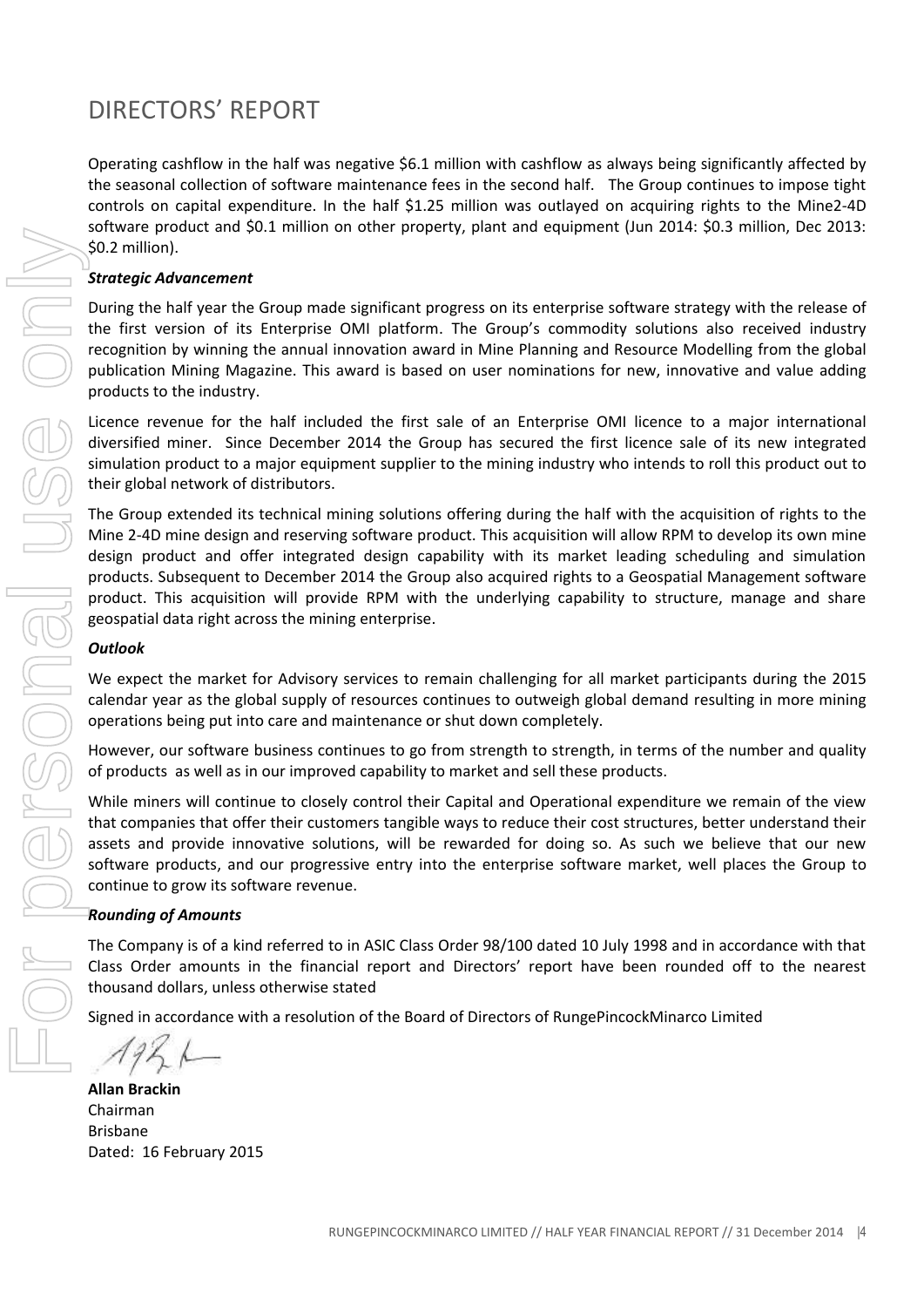

Level 10, 12 Creek St Brisbane QLD 4000 GPO Box 457 Brisbane QLD 4001 Australia

#### DECLARATION OF INDEPENDENCE BY P A GALLAGHER TO THE DIRECTORS OF RUNGEPINCOCKMINARCO LIMITED

As lead auditor for the review of RungePincockMinarco Limited for the half-year ended 31 December 2014, I declare that, to the best of my knowledge and belief, there have been:

- 1. No contraventions of the auditor independence requirements of the Corporations Act 2001 in relation to the review; and
- 2. No contraventions of any applicable code of professional conduct in relation to the review.

This declaration is in respect of RungePincockMinarco Limited and the entities it controlled during the period.

Paul Gelly

P A Gallagher Director BDO Audit Pty Ltd

Brisbane, 16 February 2015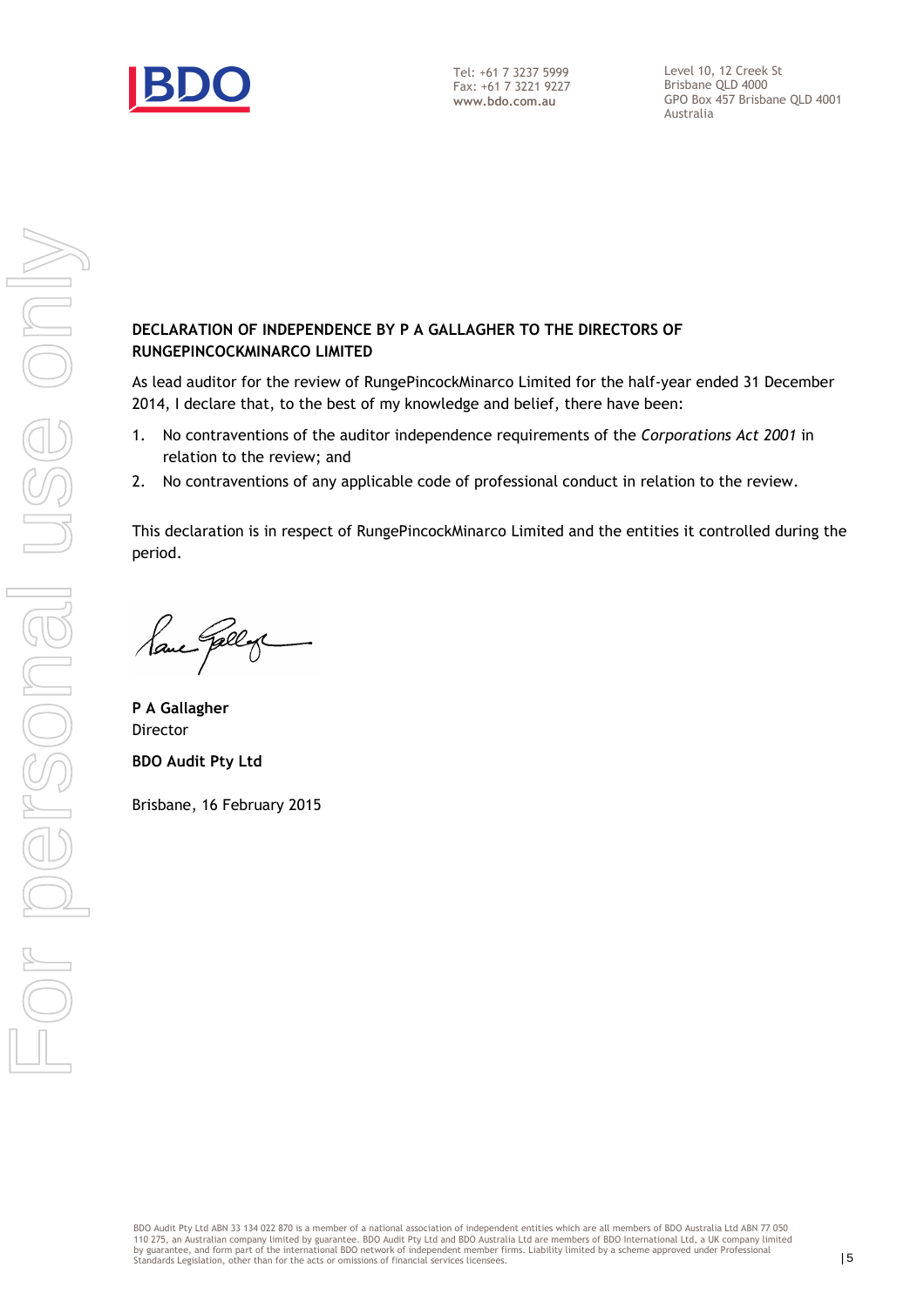### CONSOLIDATED STATEMENT OF COMPREHENSIVE INCOME

|                                          | <b>Notes</b> | 31 Dec 2014<br>\$'000 | 31 Dec 2013<br>\$'000 |
|------------------------------------------|--------------|-----------------------|-----------------------|
| Revenue from continuing operations       |              |                       |                       |
| Services                                 |              | 19,323                | 22,330                |
| Licence sales                            |              | 6,118                 | 4,435                 |
| Software maintenance                     |              | 6,863                 | 6,452                 |
| Other income                             | 3            | 363                   | 721                   |
| Revenue                                  |              | 32,667                | 33,938                |
| Rechargeable expenses                    |              | (3, 128)              | (2, 244)              |
| Net revenue                              |              | 29,539                | 31,694                |
|                                          |              |                       |                       |
| <b>Expenses</b>                          |              |                       |                       |
| Amortisation                             |              | (701)                 | (728)                 |
| Depreciation - Brisbane Office           |              | (872)                 | (161)                 |
| Depreciation - Other                     |              | (683)                 | (841)                 |
| Employee benefits expense                |              | (20, 615)             | (22, 323)             |
| Office expenses                          |              | (1,583)               | (1, 565)              |
| <b>Professional services</b>             |              | (688)                 | (775)                 |
| Rent                                     |              | (3, 121)              | (3, 379)              |
| Restructure and impairment costs         | 4            | (2, 250)              | (377)                 |
| Other expenses                           |              | (1,996)               | (2, 190)              |
|                                          |              | (32, 509)             | (32, 339)             |
| Loss before finance costs and income tax |              | (2,970)               | (645)                 |
|                                          |              |                       |                       |
| Finance income                           |              | 209                   | 43                    |
| Finance costs                            |              | (118)                 | (161)                 |
| Net Finance Income/(costs)               |              | 91                    | (118)                 |
|                                          |              |                       |                       |
| Loss before income tax                   |              | (2,879)               | (763)                 |
| Income tax benefit                       | 5            | 6                     | 274                   |
| <b>Net loss</b>                          |              | (2,873)               | (489)                 |

#### **FOR THE HALF YEAR ENDED 31 DECEMBER 2014**

*The above consolidated statement of comprehensive income should be read in conjunction with the accompanying notes.*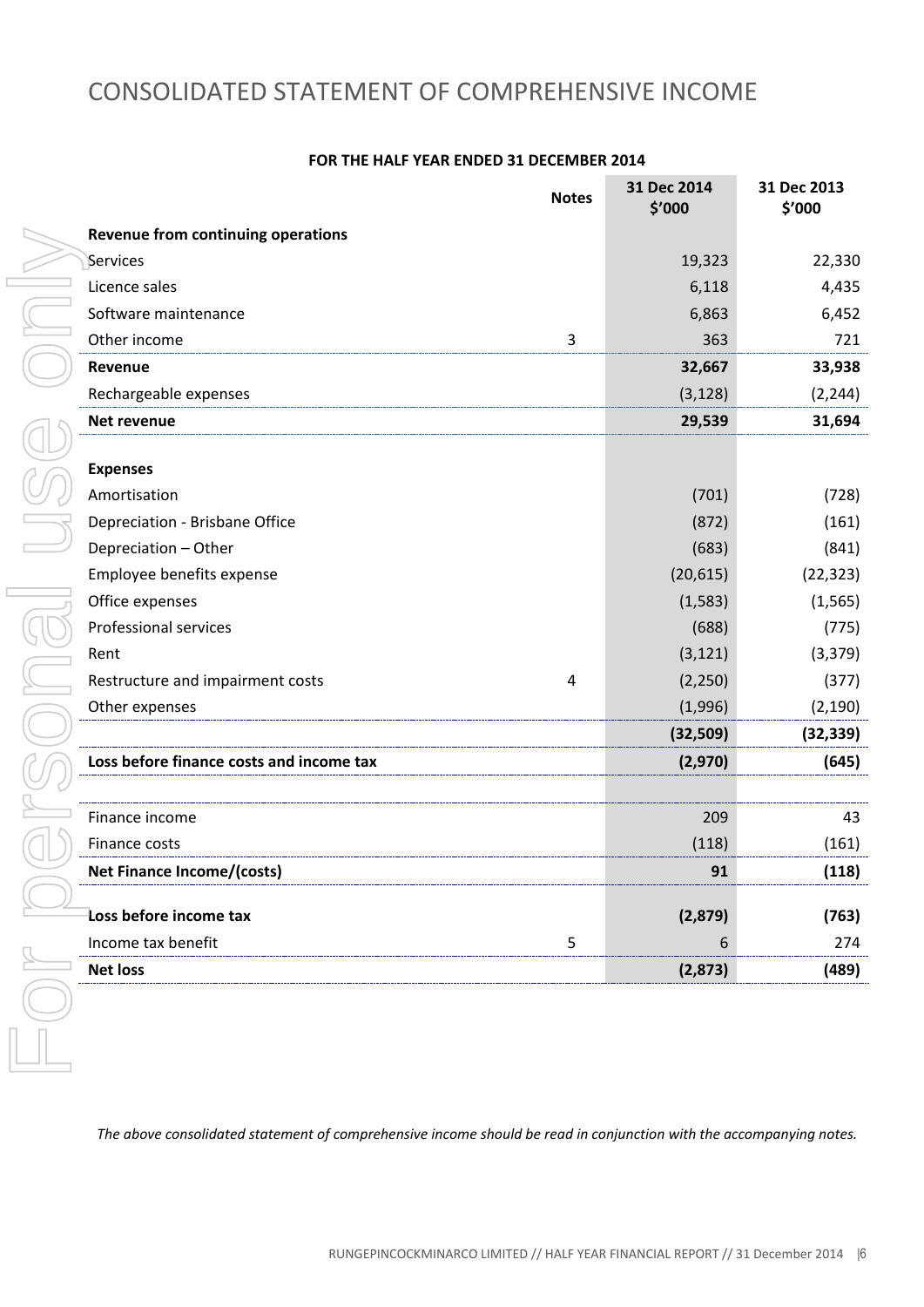### CONSOLIDATED STATEMENT OF COMPREHENSIVE INCOME

#### **FOR THE HALF YEAR ENDED 31 DECEMBER 2014**

|                                                              | 31 Dec 2014<br>\$′000 | 31 Dec 2013<br>\$'000 |
|--------------------------------------------------------------|-----------------------|-----------------------|
| <b>Net loss</b>                                              | (2,873)               | (489)                 |
| Other comprehensive income                                   |                       |                       |
| Items that may be classified subsequently to profit or loss: |                       |                       |
| Foreign currency translation differences                     | 576                   | (105)                 |
| Other comprehensive loss, net of tax                         | 576                   | (105)                 |
| <b>Total comprehensive loss</b>                              | (2.297)               | (594)                 |
| <b>Earnings per share</b>                                    |                       |                       |
| Basic and diluted earnings per share (cents)                 | (1.7)                 | (0.4)                 |

*The above consolidated statement of comprehensive income should be read in conjunction with the accompanying notes.*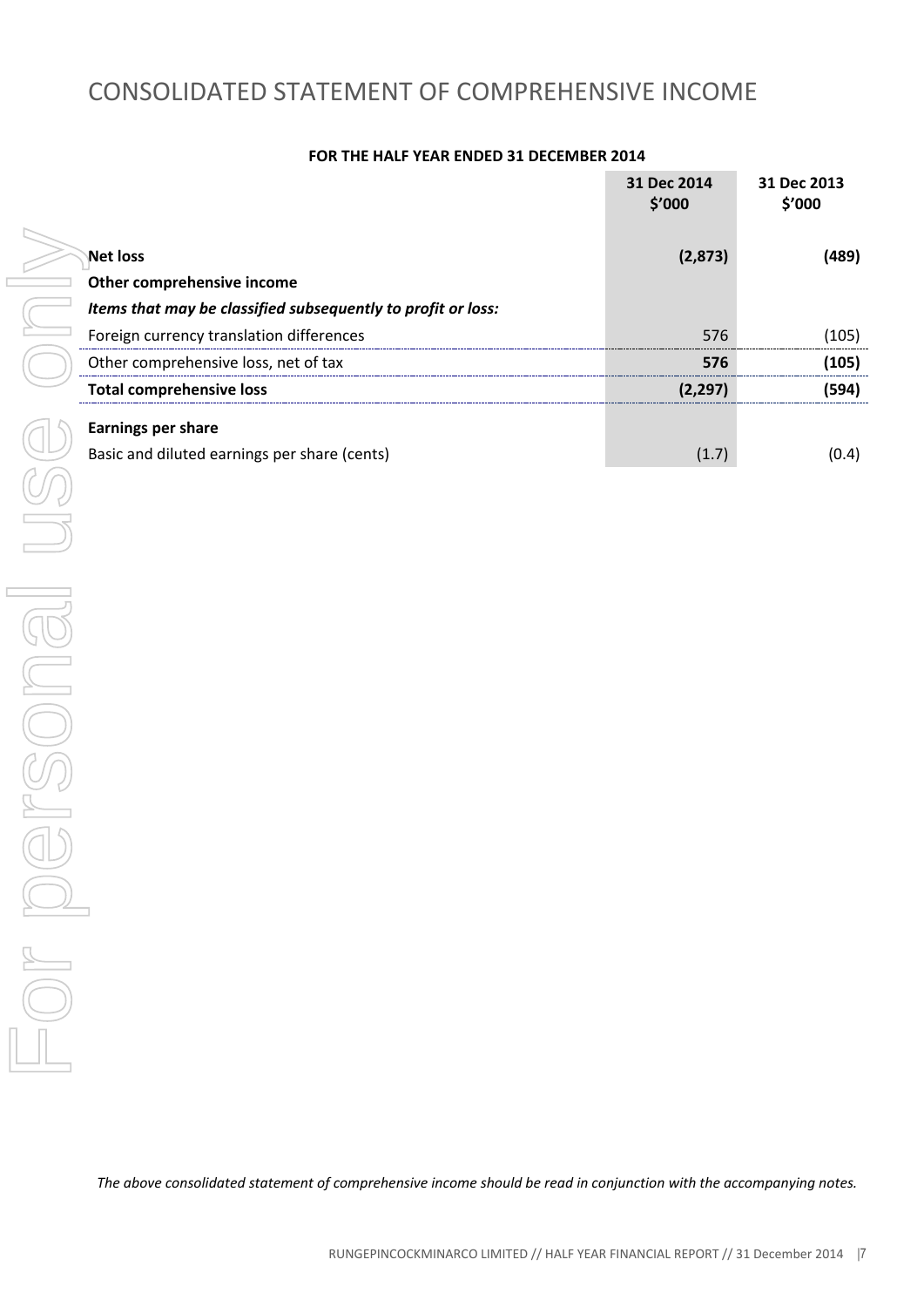### CONSOLIDATED STATEMENT OF FINANCIAL POSITION

#### **AS AT 31 DECEMBER 2014**

| <b>Notes</b>                                      | 31 Dec 2014<br>\$′000 | 30 June 2014<br>\$'000 |
|---------------------------------------------------|-----------------------|------------------------|
| <b>ASSETS</b>                                     |                       |                        |
| <b>Current assets</b>                             |                       |                        |
| Cash and cash equivalents                         | 20,419                | 7,521                  |
| Trade and other receivables                       | 13,425                | 11,372                 |
| Work in progress                                  | 3,314                 | 2,700                  |
| Current tax receivable                            | 691                   | 669                    |
| Other assets                                      | 1,184                 | 1,464                  |
| <b>Total current assets</b>                       | 39,033                | 23,726                 |
| <b>Non-current assets</b>                         |                       |                        |
| Trade and other receivables                       | 412                   | 386                    |
| Investments accounted for using the equity method | 26                    | 26                     |
| Property, plant and equipment                     | 4,270                 | 6,361                  |
| Deferred tax assets                               | 8,254                 | 7,949                  |
| Intangible assets                                 | 24,070                | 23,257                 |
| <b>Total non-current assets</b>                   | 37,032                | 37,979                 |
| <b>Total assets</b>                               | 76,065                | 61,705                 |
| <b>LIABILITIES</b>                                |                       |                        |
| <b>Current liabilities</b>                        |                       |                        |
| Trade and other payables                          | 5,024                 | 5,111                  |
| Provisions - employee benefits                    | 2,305                 | 2,604                  |
| <b>Current tax liabilities</b>                    | 29                    | 22                     |
| Income in advance                                 | 4,018                 | 8,568                  |
| Lease incentive and make good provisions          | 3,382                 | 1,785                  |
| <b>Total current liabilities</b>                  | 14,758                | 18,090                 |
| <b>Non-current liabilities</b>                    |                       |                        |
| Provisions - employee benefits                    | 727                   | 681                    |
| Deferred tax liabilities                          | 13                    | 69                     |
| Lease incentive and make good provisions          | 1,475                 | 2,831                  |
| <b>Total non-current liabilities</b>              | 2,215                 | 3,581                  |
| <b>Total liabilities</b>                          | 16,973                | 21,671                 |
| <b>Net assets</b>                                 | 59,092                | 40,034                 |
| <b>EQUITY</b>                                     |                       |                        |
| Contributed equity<br>6                           | 69,894                | 48,678                 |
| Reserves                                          | (3, 568)              | (4, 283)               |
| Retained profits                                  | (7, 234)              | (4, 361)               |
| <b>Total equity</b>                               | 59,092                | 40,034                 |

*The above consolidated statement of financial position should be read in conjunction with the accompanying notes.*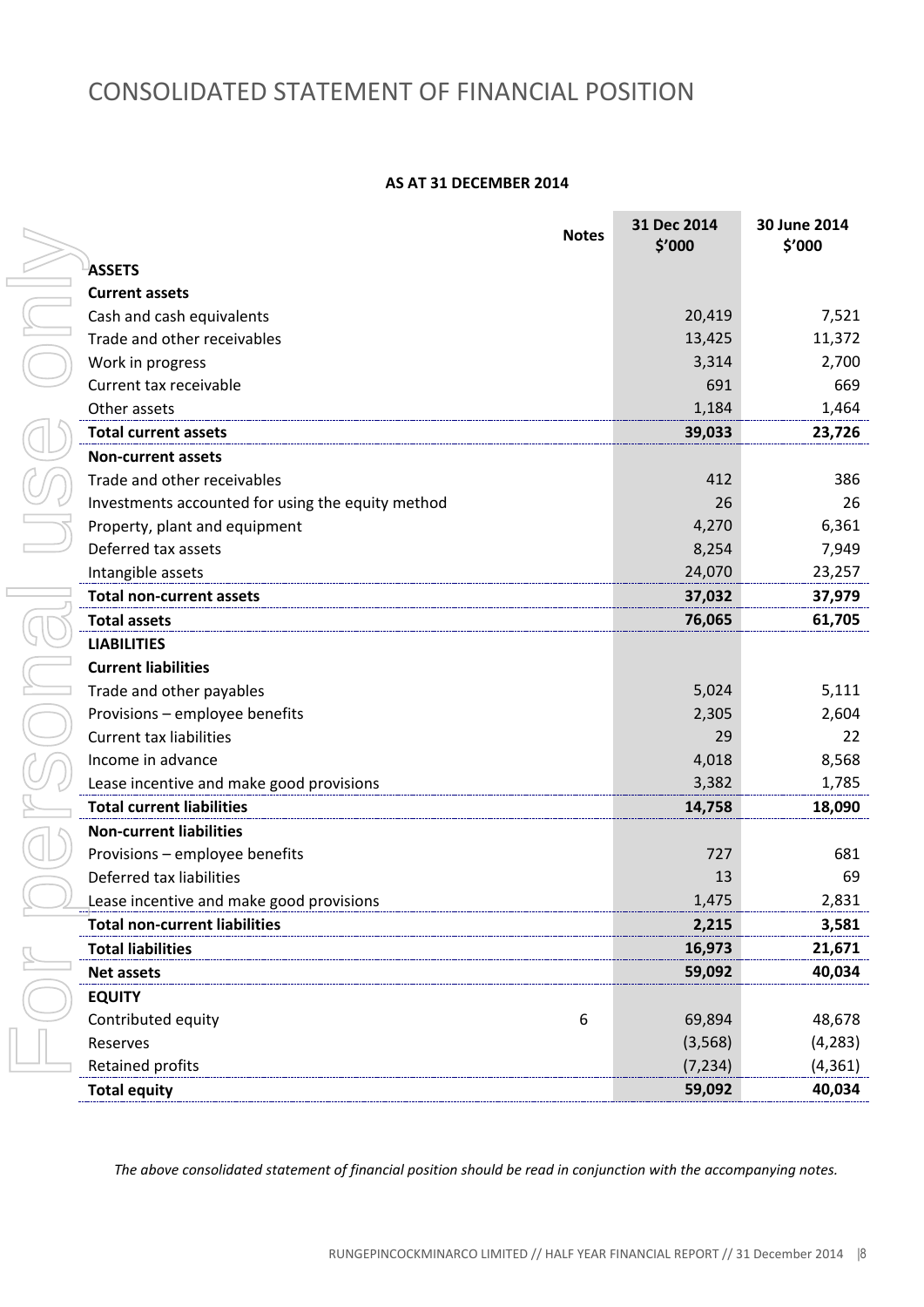# CONSOLIDATED STATEMENT OF CHANGES IN EQUITY

#### **FOR THE HALF YEAR ENDED 31 DECEMBER 2014**

|                                                      | <b>Contributed</b><br>equity<br>\$'000 | <b>Reserves</b><br>\$'000 | <b>Retained</b><br>profits<br>\$'000 | <b>Total</b><br>equity<br>\$'000 |
|------------------------------------------------------|----------------------------------------|---------------------------|--------------------------------------|----------------------------------|
|                                                      |                                        |                           |                                      |                                  |
| <b>Balance at 1 July 2014</b>                        | 48,678                                 | (4, 283)                  | (4, 361)                             | 40,034                           |
| Profit / (loss) for the period                       |                                        |                           | (2,873)                              | (2,873)                          |
| Other comprehensive income                           |                                        | 576                       |                                      | 576                              |
| Total comprehensive income for the period            |                                        | 576                       | (2,873)                              | (2, 297)                         |
|                                                      |                                        |                           |                                      |                                  |
| Transactions with owners in their capacity as owners |                                        |                           |                                      |                                  |
| Contributions of equity, net of transaction costs    | 21,216                                 |                           |                                      | 21,216                           |
| Employee share options                               |                                        | 139                       |                                      | 139                              |
|                                                      | 21,216                                 | 139                       |                                      | 21,355                           |
| <b>Balance at 31 December 2014</b>                   | 69,894                                 | (3, 568)                  | (7, 234)                             | 59,092                           |
|                                                      |                                        |                           |                                      |                                  |
|                                                      |                                        |                           |                                      |                                  |
| <b>Balance at 1 July 2013</b>                        | 48,664                                 | (3,986)                   | 2,990                                | 47,668                           |
| Profit / (loss) for the period                       |                                        |                           | (489)                                | (489)                            |
| Other comprehensive income                           |                                        | (105)                     |                                      | (105)                            |
| Total comprehensive income for the period            |                                        | (105)                     | (489)                                | (594)                            |
|                                                      |                                        |                           |                                      |                                  |
| Transactions with owners in their capacity as owners |                                        |                           |                                      |                                  |
| Contributions of equity                              | 4                                      |                           |                                      | 4                                |
| Employee share options                               |                                        | (98)                      |                                      | (98)                             |
|                                                      | 4                                      | (98)                      |                                      | (94)                             |
| <b>Balance at 31 December 2013</b>                   | 48,668                                 | (4, 189)                  | 2,501                                | 46,980                           |

*The above consolidated statement of changes in equity should be read in conjunction with the accompanying notes*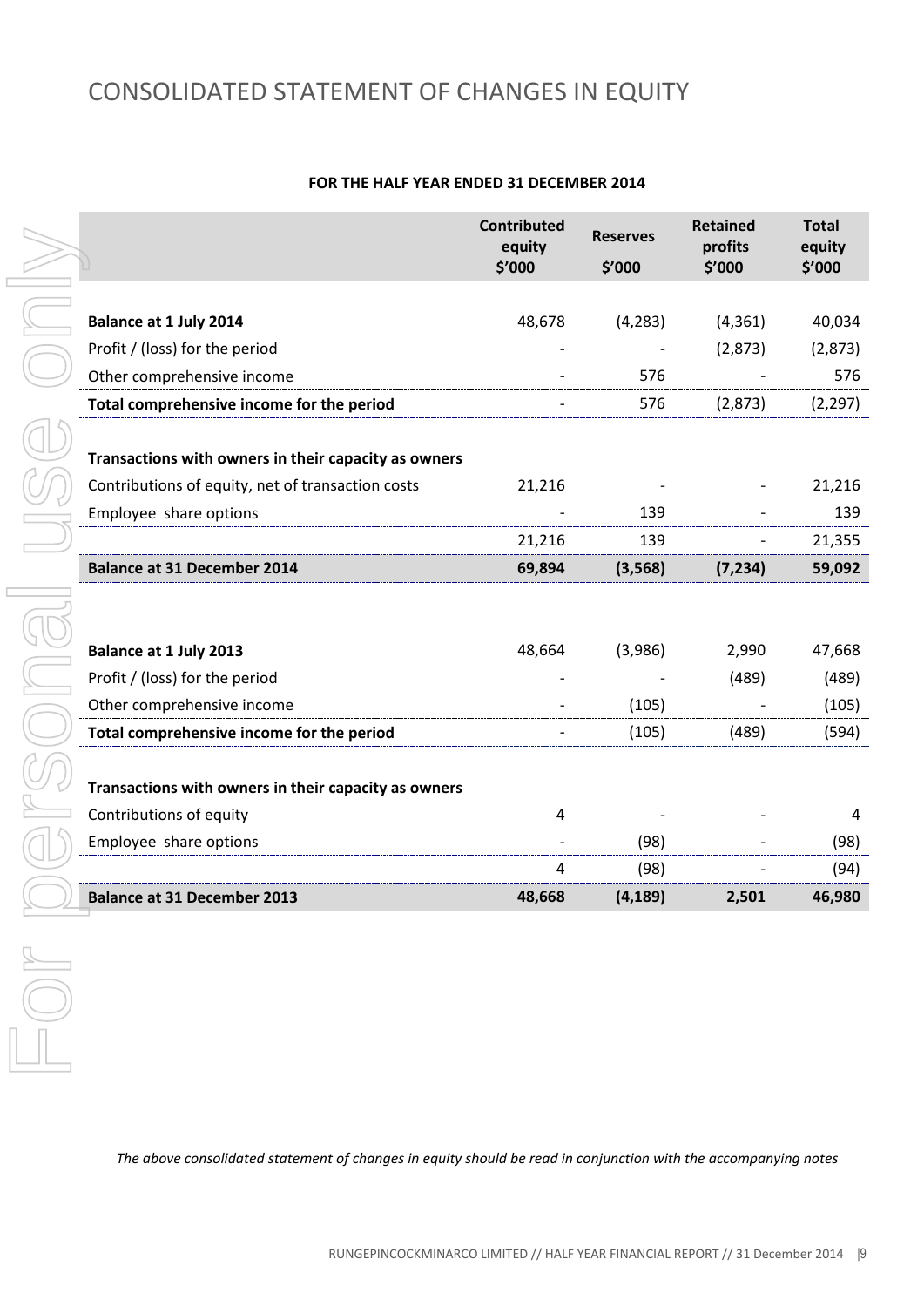# CONSOLIDATED STATEMENT OF CASH FLOWS

#### **FOR THE HALF YEAR ENDED 31 DECEMBER 2014**

|                                                               | 31 Dec 2014<br>\$'000 | 31 Dec 2013<br>\$'000 |
|---------------------------------------------------------------|-----------------------|-----------------------|
| Cash flows from operating activities                          |                       |                       |
| Receipts from customers                                       | 27,129                | 37,026                |
| Payments to suppliers and employees                           | (33, 237)             | (36, 414)             |
| Interest and dividends received                               | 209                   | 43                    |
| Finance costs                                                 | (118)                 | (161)                 |
| Income taxes paid                                             | (93)                  | (189)                 |
|                                                               | (6, 110)              | 305                   |
| Restructure costs                                             | (766)                 | (663)                 |
| Net cash outflow from operating activities                    | (6, 876)              | (358)                 |
|                                                               |                       |                       |
| Cash flows from investing activities                          |                       |                       |
| Payments for property, plant and equipment                    | (142)                 | (51)                  |
| Payment for intangible assets                                 | (1, 278)              | (235)                 |
| Proceeds from sale of property, plant and equipment           |                       | 144                   |
| Net cash outflow from investing activities                    | (1, 416)              | (142)                 |
|                                                               |                       |                       |
| <b>Cash flows from financing activities</b>                   |                       |                       |
| Share issue proceeds                                          | 21,758                | 4                     |
| Share issue costs                                             | (776)                 |                       |
| Net cash inflow from financing activities                     | 20,982                | 4                     |
|                                                               |                       |                       |
| Net increase/(decrease) in cash and cash equivalents held     | 12,690                | (496)                 |
| Cash and cash equivalents at the beginning of the period      | 7,521                 | 6,928                 |
| Effects of exchange rate changes on cash and cash equivalents | 208                   | 182                   |
| Cash and cash equivalents at the end of the period            | 20,419                | 6,614                 |

*The above consolidated statement of cash flows should be read in conjunction with the accompanying notes*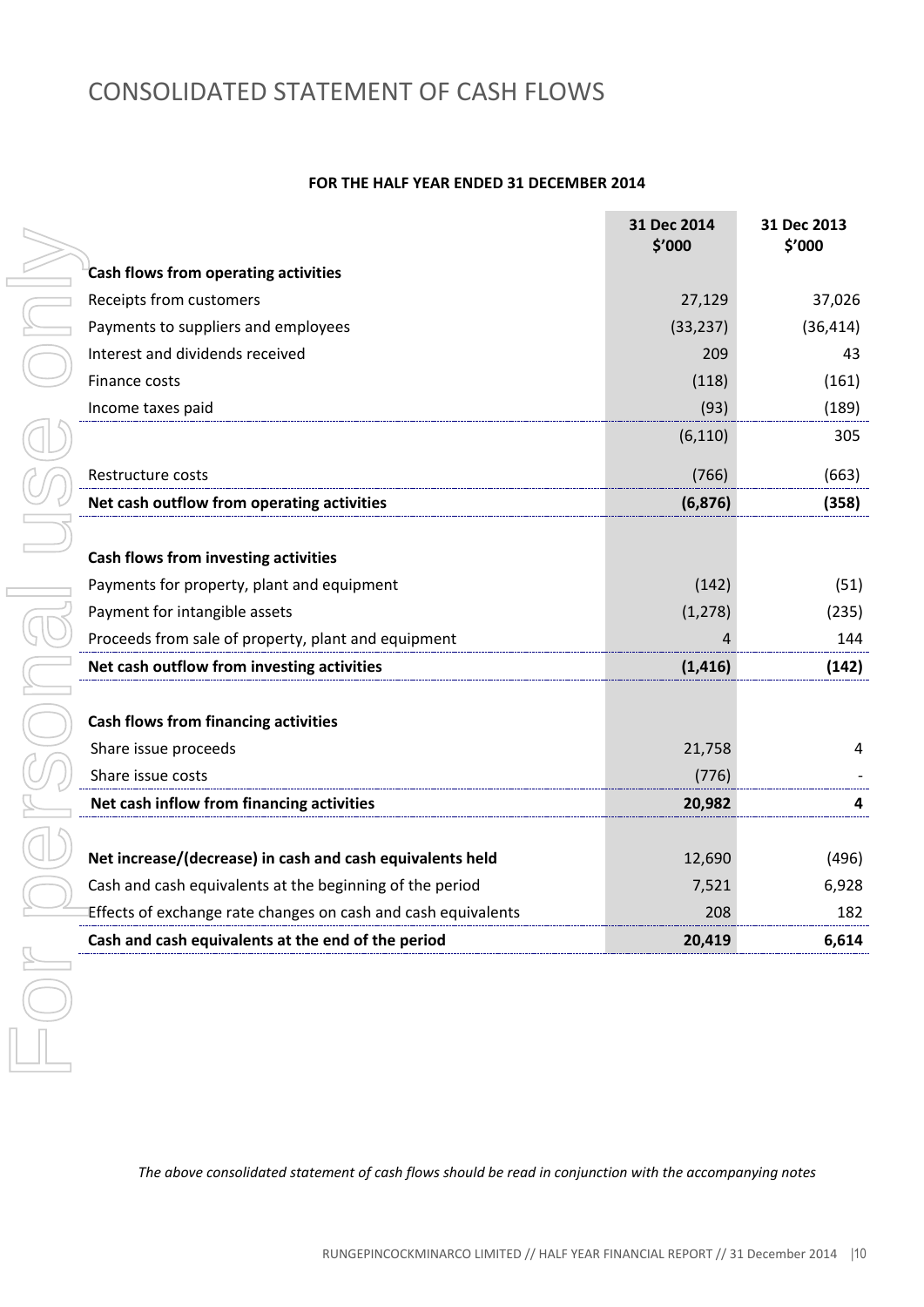#### **1. Basis of Preparation**

This general purpose interim financial report for the half year ended 31 December 2014 has been prepared in accordance with AASB 134 Interim Financial Reporting and the *Corporations Act 2001*. The interim financial report does not include all of the information required for a full annual financial report, and should be read in conjunction with the annual report of the Group for the year ended 30 June 2014 and any public announcements made by RungePincockMinarco Limited during the interim reporting period.

#### **2. Operating Segments**

| accordance with AASB 134 Interim Financial Reporting and the Corporations Act 2001. The interim financial<br>report does not include all of the information required for a full annual financial report, and should be read in                                                                                                                                                                                                                                                                                                                                                       |                 |                  |               |              |          |                  |               |              |
|--------------------------------------------------------------------------------------------------------------------------------------------------------------------------------------------------------------------------------------------------------------------------------------------------------------------------------------------------------------------------------------------------------------------------------------------------------------------------------------------------------------------------------------------------------------------------------------|-----------------|------------------|---------------|--------------|----------|------------------|---------------|--------------|
| conjunction with the annual report of the Group for the year ended 30 June 2014 and any public<br>announcements made by RungePincockMinarco Limited during the interim reporting period.                                                                                                                                                                                                                                                                                                                                                                                             |                 |                  |               |              |          |                  |               |              |
| The accounting policies and methods of computation applied in this interim financial report are consistent with<br>those applied in the previous financial year and the corresponding interim reporting period. The Group have<br>adopted all of the new and revised Standards and interpretations issued by the Australian Accounting Standards<br>Board that are relevant to their operations and effective for the current reporting period. This adoption has not<br>resulted in any changes to the Group's accounting policies and has no effect on the amounts reported in the |                 |                  |               |              |          |                  |               |              |
| current and prior periods. Where necessary the comparative information has been reclassified to achieve<br>consistency in disclosure with current financial year amounts and other disclosures. The fair values of<br>Consolidated Entity's financial assets and liabilities approximate their carrying value. No financial assets or<br>liabilities are readily traded on organised markets in standardised form.                                                                                                                                                                   |                 |                  |               |              |          |                  |               |              |
| <b>Operating Segments</b><br>2.                                                                                                                                                                                                                                                                                                                                                                                                                                                                                                                                                      |                 |                  |               |              |          |                  |               |              |
| Operating segments are reported in a manner consistent with the internal reporting provided to the Managing<br>Director in order to make decisions about resource allocations and to assess performance of the Group. The<br>reports are split into functional divisions: Software Division, Advisory Division and GeoGAS.                                                                                                                                                                                                                                                           |                 |                  |               |              |          |                  |               |              |
| Segment revenue, expenses and results include transfers between segments. Such transfers are priced on an<br>"arms-length" basis and are eliminated on consolidation. In the prior comparative period the Group did not<br>have a divisional structure and was managed along the regional lines with four regions: Australia, Asia, America<br>and Africa. GeoGAS was reported as a separate division in 2013. December 2013 segments were restated to<br>align with the current reporting structure, consistent with 30 June 2014.                                                  |                 |                  |               |              |          |                  |               |              |
| Information about reportable segments                                                                                                                                                                                                                                                                                                                                                                                                                                                                                                                                                |                 |                  |               |              |          |                  |               |              |
|                                                                                                                                                                                                                                                                                                                                                                                                                                                                                                                                                                                      |                 | 31 December 2014 |               |              |          | 31 December 2013 |               |              |
|                                                                                                                                                                                                                                                                                                                                                                                                                                                                                                                                                                                      | <b>Software</b> | <b>Advisory</b>  | <b>GeoGAS</b> | <b>Total</b> | Software | <b>Advisory</b>  | <b>GeoGAS</b> | <b>Total</b> |
|                                                                                                                                                                                                                                                                                                                                                                                                                                                                                                                                                                                      | \$'000          | \$′000           | \$'000        | \$'000       | \$′000   | \$'000           | \$′000        | \$′000       |
| <b>REVENUE</b><br><b>External Sales</b>                                                                                                                                                                                                                                                                                                                                                                                                                                                                                                                                              | 16,931          | 13,057           | 2,403         | 32,391       | 14,537   | 16,152           | 2,744         | 33,433       |
| Intersegment<br>Sales                                                                                                                                                                                                                                                                                                                                                                                                                                                                                                                                                                | 129             | (202)            | 73            |              | 21       | (39)             | 18            |              |
| <b>Total Revenue</b>                                                                                                                                                                                                                                                                                                                                                                                                                                                                                                                                                                 | 17,060          | 12,855           | 2,476         | 32,391       | 14,558   | 16,113           | 2,762         | 33,433       |
| Rechargeable<br>expenses                                                                                                                                                                                                                                                                                                                                                                                                                                                                                                                                                             | (622)           | (2,409)          | (97)          | (3, 128)     | (499)    | (1,691)          | (54)          | (2, 244)     |
| Net revenue                                                                                                                                                                                                                                                                                                                                                                                                                                                                                                                                                                          | 16,438          | 10,446           | 2,379         | 29,263       | 14,059   | 14,422           | 2,708         | 31,189       |
| <b>Total Expenses</b>                                                                                                                                                                                                                                                                                                                                                                                                                                                                                                                                                                | (8,910)         | (9, 795)         | (1, 512)      | (20, 217)    | (8, 331) | (12, 903)        | (1,874)       | (23, 108)    |
| <b>Segment profit</b>                                                                                                                                                                                                                                                                                                                                                                                                                                                                                                                                                                | 7,528           | 651              | 867           | 9,046        | 5,728    | 1,520            | 834           | 8,081        |

#### **Information about reportable segments**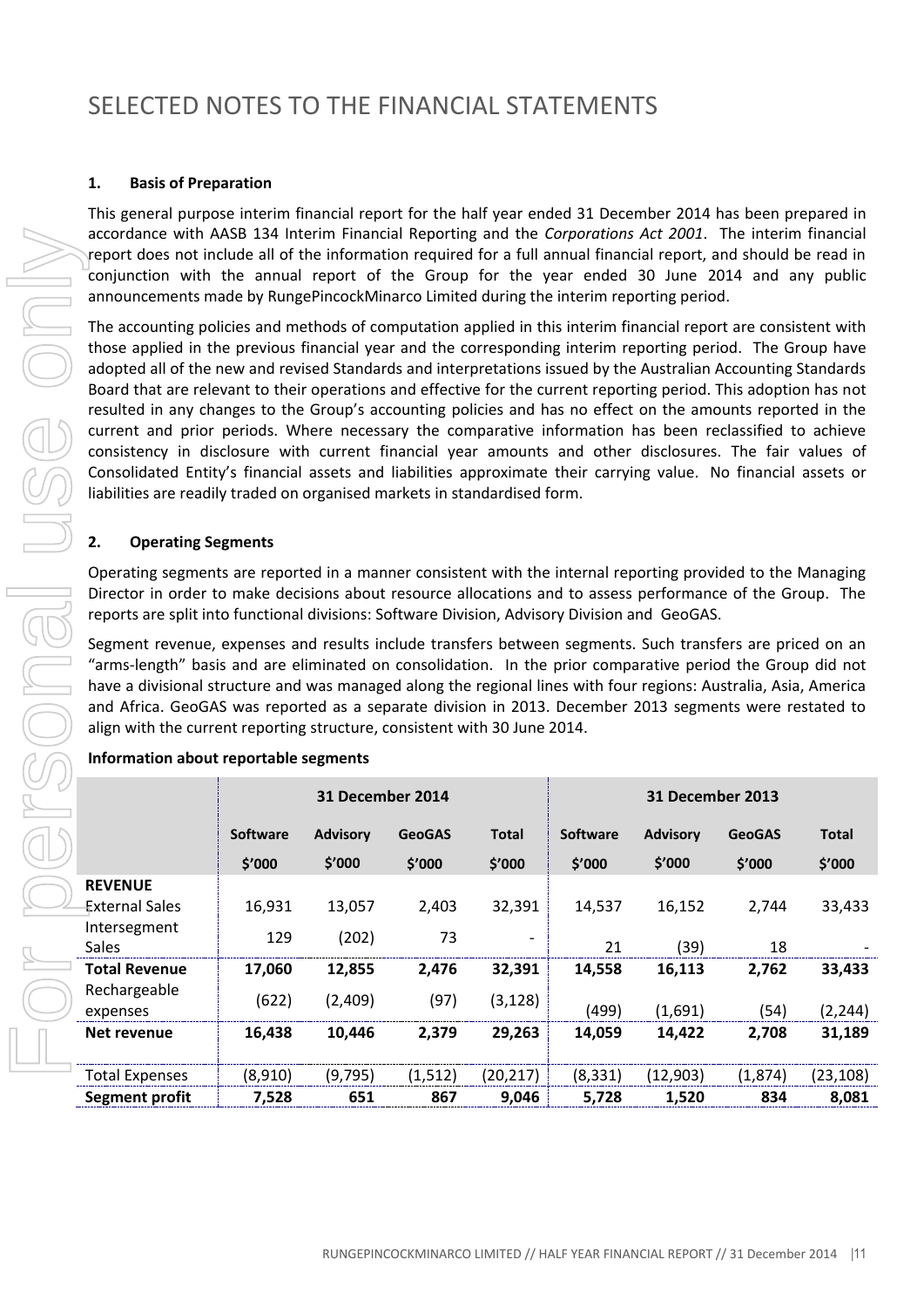### **2. Operating Segments (Continued)**

Reconciliation of segment profit to reported profit / (loss)

|                                     | 31 Dec 2014<br>\$'000 | 31 Dec 2013<br>\$'000 |
|-------------------------------------|-----------------------|-----------------------|
| Segment profit                      | 9,046                 | 8,081                 |
| Adjustments:                        |                       |                       |
| Foreign exchange gains / (losses)   | 423                   | 337                   |
| Corporate                           | (4,929)               | (4,684)               |
| Software Development                | (3, 280)              | (2,778)               |
| Restructure and impairment costs    | (2, 250)              | (377)                 |
| Depreciation and amortisation       | (2, 256)              | (1,730)               |
| Net finance costs                   | 91                    | (118)                 |
| Unallocated income                  | 276                   | 506                   |
| Profit / (loss) before income tax   | (2,879)               | (763)                 |
| Income tax benefit / (expense)      | 6                     | 274                   |
| Profit / (loss) for the period      | (2,873)               | (489)                 |
| <b>Other Revenue</b><br>3.          |                       |                       |
|                                     |                       |                       |
|                                     | 31 Dec 2014           | 31 Dec 2013           |
|                                     | \$'000                | \$'000                |
| Rent and outgoings revenue          | 363                   | 593                   |
| Profit on laboratory assets sales   |                       | 128                   |
|                                     | 363                   | 721                   |
| <b>Restructure Costs</b><br>4.      |                       |                       |
| Impairments                         |                       |                       |
| Plant and equipment - fitout        | 711                   |                       |
|                                     | 711                   |                       |
|                                     |                       |                       |
| Other restructure costs             |                       |                       |
| <b>Employment termination costs</b> | 286                   | 377                   |
| Onerous lease obligations           | 1,253                 |                       |
|                                     | 1,539                 | 377                   |

#### **3. Other Revenue**

|                                   | 31 Dec 2014 | 31 Dec 2013 |
|-----------------------------------|-------------|-------------|
|                                   | \$'000      | \$'000      |
| Rent and outgoings revenue        | 363         | 593         |
| Profit on laboratory assets sales |             | 128         |
|                                   | 363         |             |

### **4. Restructure Costs**

| Impairments                         |                                                 |  |
|-------------------------------------|-------------------------------------------------|--|
| Plant and equipment - fitout        | 711                                             |  |
|                                     |                                                 |  |
|                                     |                                                 |  |
| Other restructure costs             |                                                 |  |
| <b>Employment termination costs</b> | 286                                             |  |
| Onerous lease obligations           | 1.253<br>-------------------------------------- |  |
|                                     | 1.539                                           |  |
| <b>Total Restructure costs</b>      |                                                 |  |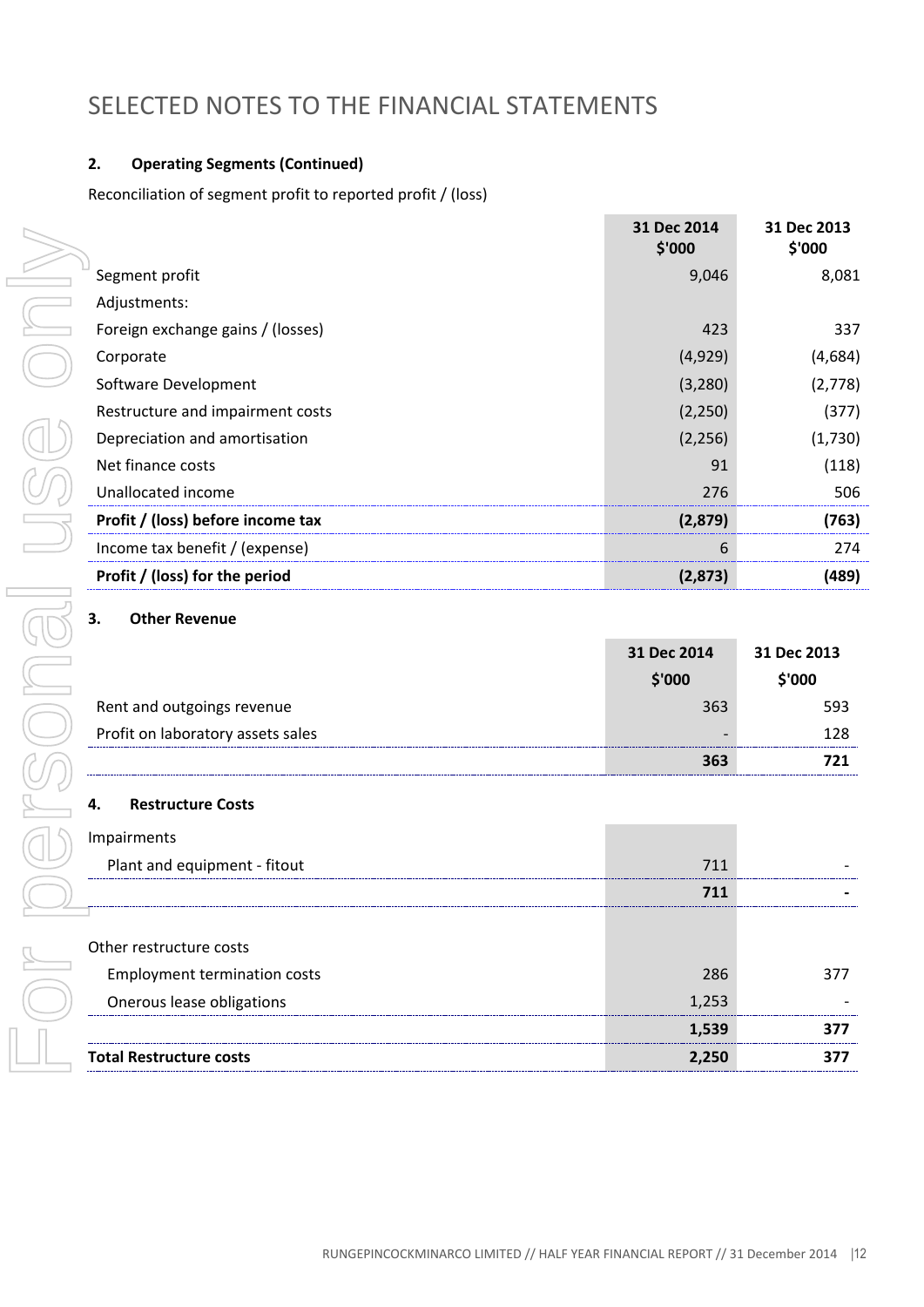#### **5. Income Tax Benefit**

| Tax Recognised in profit or loss                                                              |                                  |                                  | 31 Dec 2014               | 31 Dec 2013               |
|-----------------------------------------------------------------------------------------------|----------------------------------|----------------------------------|---------------------------|---------------------------|
|                                                                                               |                                  |                                  | \$'000                    | \$'000                    |
| Income tax benefit/(expense)                                                                  |                                  |                                  |                           |                           |
| Current tax                                                                                   |                                  |                                  | (237)                     | (165)                     |
| Deferred tax                                                                                  |                                  |                                  | 187                       | 609                       |
| Adjustments to prior periods                                                                  |                                  |                                  | 56                        | (170)                     |
| Income tax benefit                                                                            |                                  |                                  | $6\phantom{1}6$           | 274                       |
|                                                                                               |                                  |                                  |                           |                           |
| Numerical reconciliation of income tax expense to prima facie tax                             |                                  |                                  |                           |                           |
| Loss before income tax                                                                        |                                  |                                  | (2,879)                   | (763)                     |
| Tax at the Australian tax rate of 30% (Dec 2013: 30%)                                         |                                  |                                  | 864                       | 229                       |
| effect of amounts which are not taxable/(deductible)<br>Tax<br>in calculating taxable income: |                                  |                                  |                           |                           |
| Attributed income                                                                             |                                  |                                  | (19)                      | (10)                      |
| Non-deductible expense                                                                        |                                  |                                  | 181                       | 7                         |
| Research and development deduction                                                            |                                  |                                  | 275                       | 225                       |
| Unutilised foreign tax credits                                                                |                                  | (4)                              |                           |                           |
| Tax losses not recognised                                                                     |                                  | (1, 393)                         | (134)                     |                           |
|                                                                                               |                                  | (96)                             | 317                       |                           |
| Difference in overseas tax rates                                                              |                                  |                                  | 46                        | 127                       |
| Over/(under) provision in prior years                                                         |                                  |                                  | 56                        | (170)                     |
| Income tax benefit/(expense)                                                                  |                                  |                                  | 6                         | 274                       |
| <b>Contributed Equity</b><br>6.                                                               |                                  |                                  |                           |                           |
|                                                                                               | <b>Dec 2014</b><br><b>Number</b> | <b>Jun 2014</b><br><b>Number</b> | <b>Dec 2014</b><br>\$'000 | <b>Jun 2014</b><br>\$'000 |
| <b>Share capital</b>                                                                          |                                  |                                  |                           |                           |
| <b>Ordinary shares</b><br>- fully paid                                                        | 177,653,062                      | 141,380,950                      | 69,894                    | 48,678                    |
|                                                                                               |                                  |                                  |                           |                           |
|                                                                                               |                                  |                                  |                           |                           |
|                                                                                               |                                  |                                  |                           |                           |
|                                                                                               |                                  |                                  |                           |                           |
|                                                                                               |                                  |                                  |                           |                           |

#### **6. Contributed Equity**

|                 |              | Dec 2014<br><b>Number</b> | <b>Jun 2014</b><br><b>Number</b> | Dec 2014<br>\$'000 | <b>Jun 2014</b><br>\$'000 |
|-----------------|--------------|---------------------------|----------------------------------|--------------------|---------------------------|
| Share capital   |              |                           |                                  |                    |                           |
| Ordinary shares | - fully paid | 177,653,062               | 141,380,950                      | 69,894             | 48.678                    |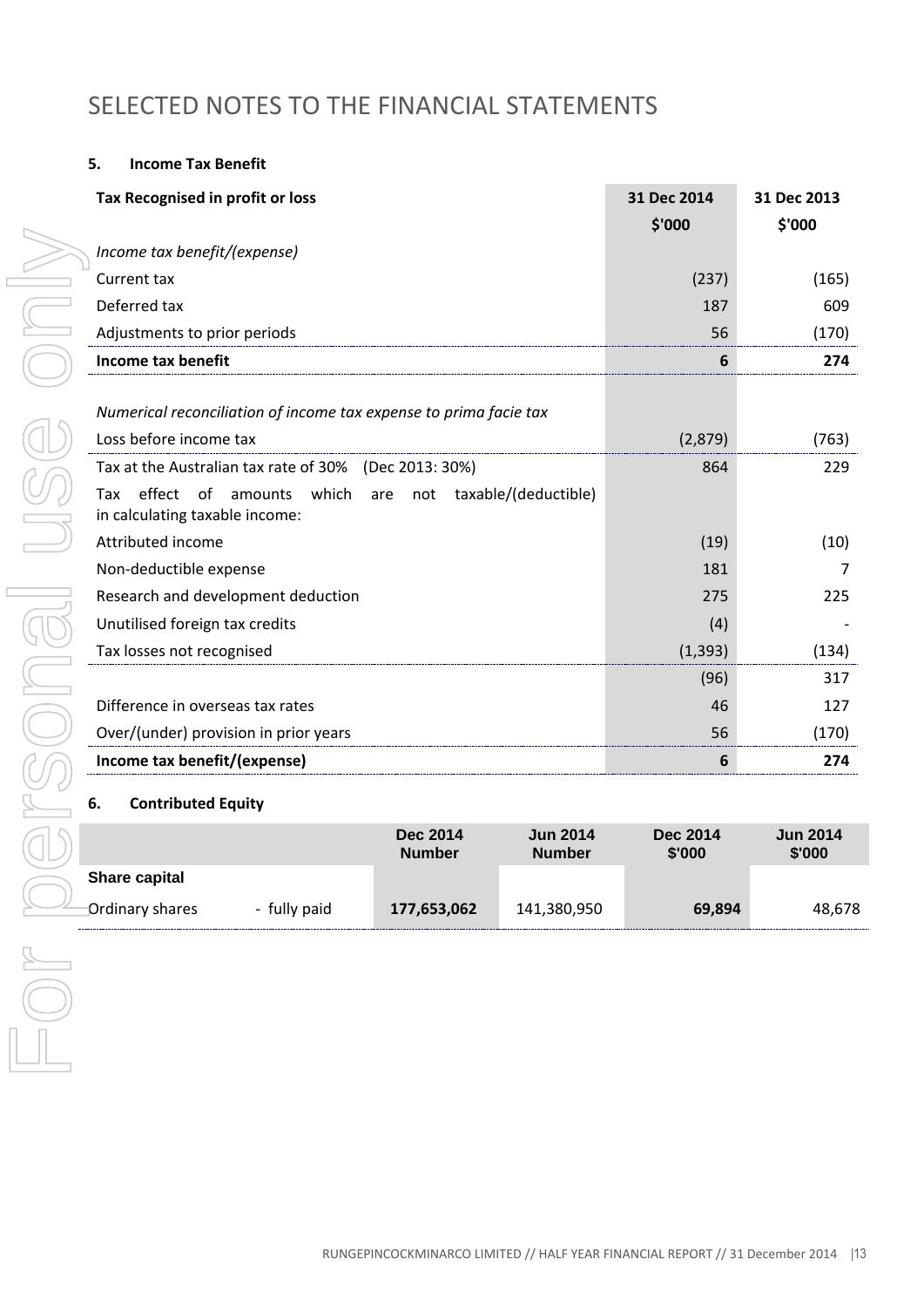### **6. Contributed Equity (Continued)**

### **Movements in Share Capital:**

|      | <b>Date</b> |                                                 | <b>Ordinary shares</b> |        |  |
|------|-------------|-------------------------------------------------|------------------------|--------|--|
|      |             |                                                 | <b>Number</b>          | \$'000 |  |
|      | 30/06/2014  | <b>Balance</b>                                  | 141,380,950            | 48,678 |  |
|      | 1/08/2014   | Issue of Shares - Placement at \$0.60           | 35,000,000             | 21,000 |  |
|      |             | <b>Transaction costs</b>                        |                        | (727)  |  |
|      | 5/09/2014   | Issue of Shares - Share Purchase Plan at \$0.60 | 1,106,512              | 664    |  |
|      |             | <b>Transaction costs</b>                        |                        | (45)   |  |
|      | 30/09/2014  | Exercise of employee options at \$0.57          | 165,600                | 94     |  |
|      |             | <b>Transaction costs</b>                        |                        | (4)    |  |
|      |             | Tax Benefit on Transaction costs                |                        | 234    |  |
|      | 31/12/2014  | <b>Balance</b>                                  | 177,653,062            | 69,894 |  |
|      |             |                                                 |                        |        |  |
|      |             |                                                 |                        |        |  |
|      |             |                                                 |                        |        |  |
|      |             |                                                 |                        |        |  |
|      |             |                                                 |                        |        |  |
|      |             |                                                 |                        |        |  |
|      |             |                                                 |                        |        |  |
|      |             |                                                 |                        |        |  |
|      |             |                                                 |                        |        |  |
|      |             |                                                 |                        |        |  |
|      |             |                                                 |                        |        |  |
|      |             |                                                 |                        |        |  |
|      |             |                                                 |                        |        |  |
|      |             |                                                 |                        |        |  |
| $ -$ |             |                                                 |                        |        |  |
|      |             |                                                 |                        |        |  |
|      |             |                                                 |                        |        |  |
|      |             |                                                 |                        |        |  |
|      |             |                                                 |                        |        |  |
|      |             |                                                 |                        |        |  |
|      |             |                                                 |                        |        |  |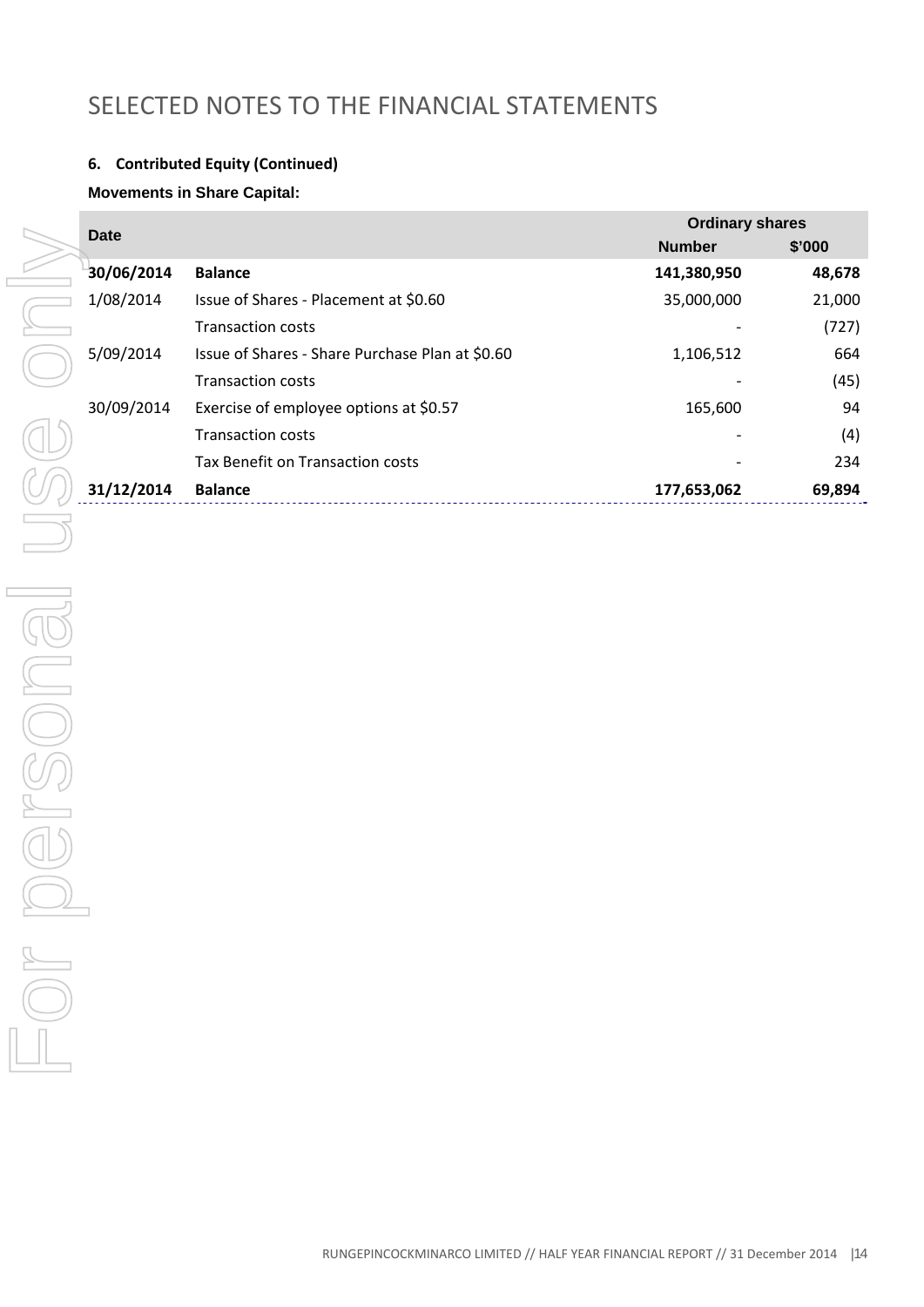In the opinion of the Directors of RungePincockMinarco Limited:

a) the accompanying financial statements and notes comply with the *Corporations Act 2001,* including:

- (i) complying with Australian Accounting Standard AASB 134 *Interim Financial Reporting*, the *Corporations Regulations 2001* and other mandatory professional reporting requirements; and
- (ii) giving a true and fair view of the consolidated entity's financial position at as 31 December 2014 and of its performance for the half year ended on that date; and
- b) at the date of this declaration there are reasonable grounds to believe that the Company will be able to pay its debts as and when they become due and payable.

Signed in accordance with a resolution of the Board of Directors made pursuant to section 303(5) of the *Corporations Act 2001*.

Allan Brackin **Chairman** Brisbane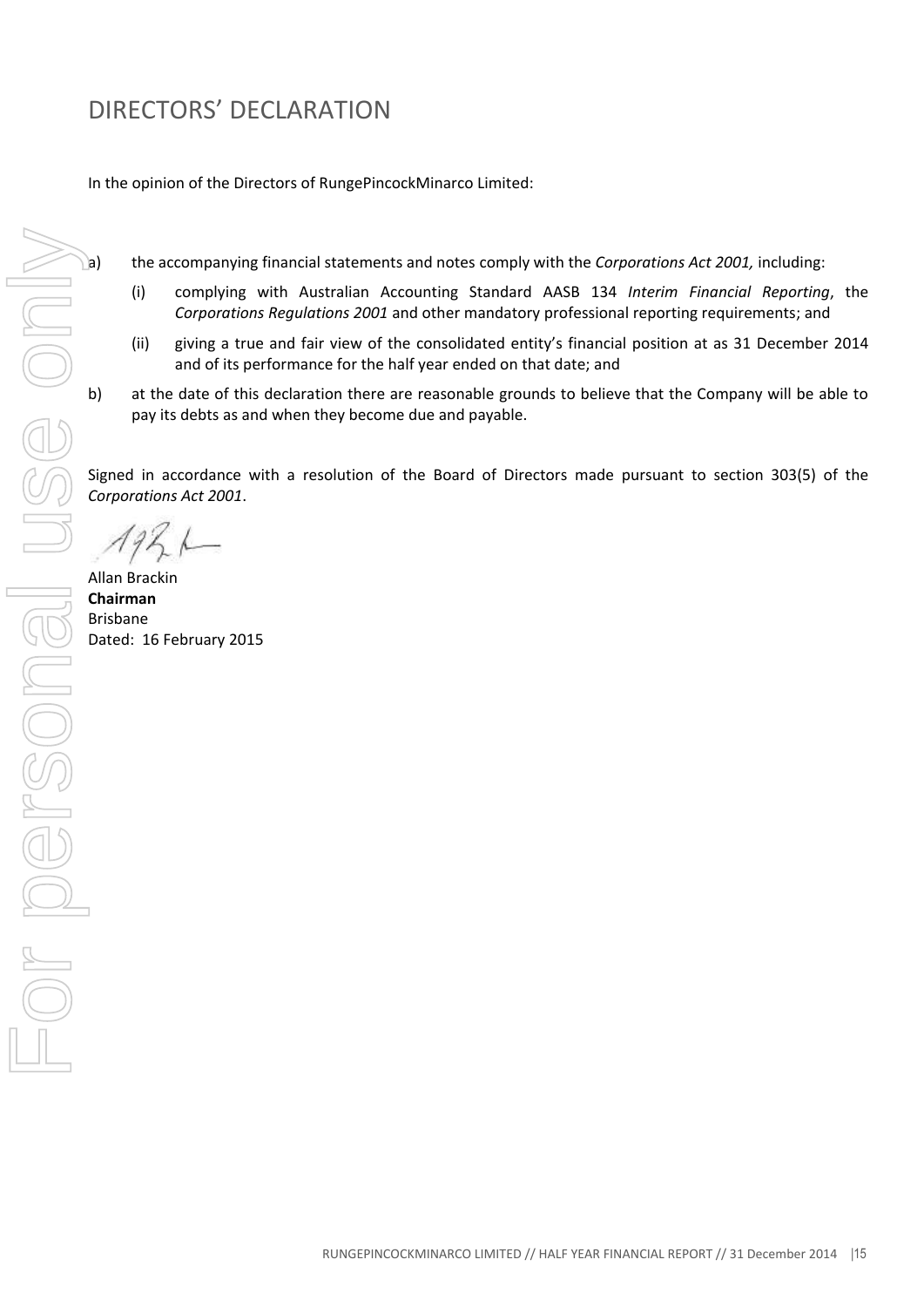

Level 10, 12 Creek St Brisbane QLD 4000 GPO Box 457 Brisbane QLD 4001 Australia

### INDEPENDENT AUDITOR'S REVIEW REPORT

To the members of RungePincockMinarco Limited

### Report on the Half-Year Financial Report

We have reviewed the accompanying half-year financial report of RungePincockMinarco Limited, which comprises the consolidated statement of financial position as at 31 December 2014, the consolidated statement of comprehensive income, the consolidated statement of changes in equity and the consolidated statement of cash flows for the half-year ended on that date, notes comprising a statement of accounting policies and other explanatory information, and the directors' declaration of the consolidated entity comprising the company and the entities it controlled at the half-year's end or from time to time during the half-year.

#### Directors' Responsibility for the Half-Year Financial Report

The directors of the company are responsible for the preparation of the half-year financial report that gives a true and fair view in accordance with Australian Accounting Standards and the Corporations Act 2001 and for such internal control as the directors determine is necessary to enable the preparation of the half-year financial report that is free from material misstatement, whether due to fraud or error.

#### Auditor's Responsibility

Our responsibility is to express a conclusion on the half-year financial report based on our review. We conducted our review in accordance with Auditing Standard on Review Engagements ASRE 2410 Review of a Financial Report Performed by the Independent Auditor of the Entity, in order to state whether, on the basis of the procedures described, we have become aware of any matter that makes us believe that the half-year financial report is not in accordance with the Corporations Act 2001 including: giving a true and fair view of the consolidated entity's financial position as at 31 December 2014 and its performance for the half-year ended on that date; and complying with Accounting Standard AASB 134 Interim Financial Reporting and the Corporations Regulations 2001. As the auditor of RungePincockMinarco Limited, ASRE 2410 requires that we comply with the ethical requirements relevant to the audit of the annual financial report.

A review of a half-year financial report consists of making enquiries, primarily of persons responsible for financial and accounting matters, and applying analytical and other review procedures. A review is substantially less in scope than an audit conducted in accordance with Australian Auditing Standards and consequently does not enable us to obtain assurance that we would become aware of all significant matters that might be identified in an audit. Accordingly, we do not express an audit opinion.

#### Independence

In conducting our review, we have complied with the independence requirements of the Corporations Act 2001. We confirm that the independence declaration required by the Corporations Act 2001, which has been given to the directors of RungePincockMinarco Limited, would be in the same terms if given to the directors as at the time of this auditor's review report.

BDO Audit Pty Ltd ABN 33 134 022 870 is a member of a national association of independent entities which are all members of BDO Australia Ltd ABN 77 050 110 275, an Australian company limited by guarantee. BDO Audit Pty Ltd and BDO Australia Ltd are members of BDO International Ltd, a UK company limited by guarantee, and form part of the international BDO network of independent member firms. Liability limited by a scheme approved under Professional<br>Standards Legislation, other than for the acts or omissions of financial s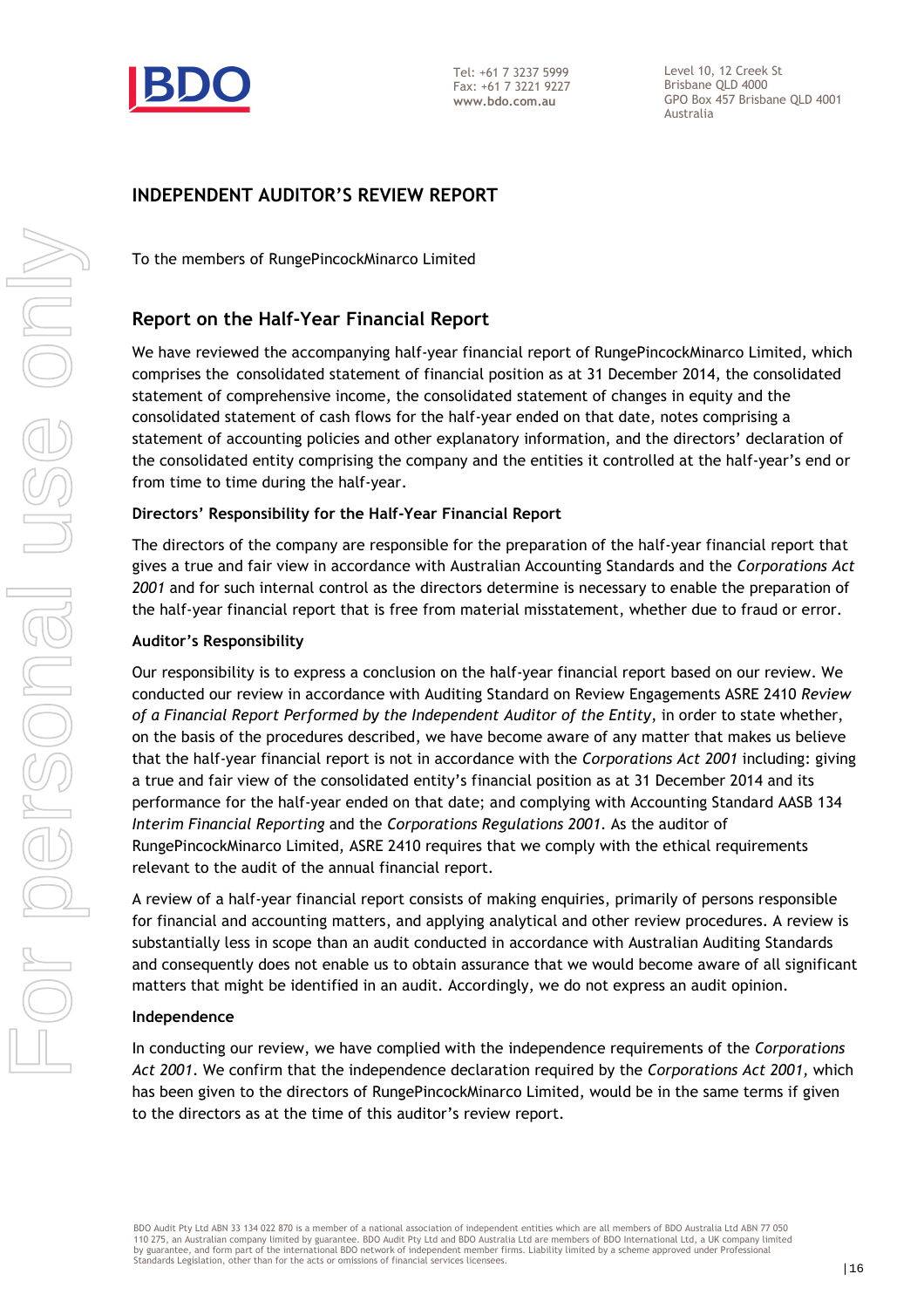

#### Conclusion

Based on our review, which is not an audit, we have not become aware of any matter that makes us believe that the half-year financial report of RungePincockMinarco Limited is not in accordance with the Corporations Act 2001 including:

- (a) giving a true and fair view of the consolidated entity's financial position as at 31 December 2014 and of its performance for the half-year ended on that date; and
- (b) complying with Accounting Standard AASB 134 Interim Financial Reporting and Corporations Regulations 2001

BDO Audit Pty Ltd

 $\beta_{\rm 2D}$ 

P A Gallagher Director

Brisbane, 16 February 2015